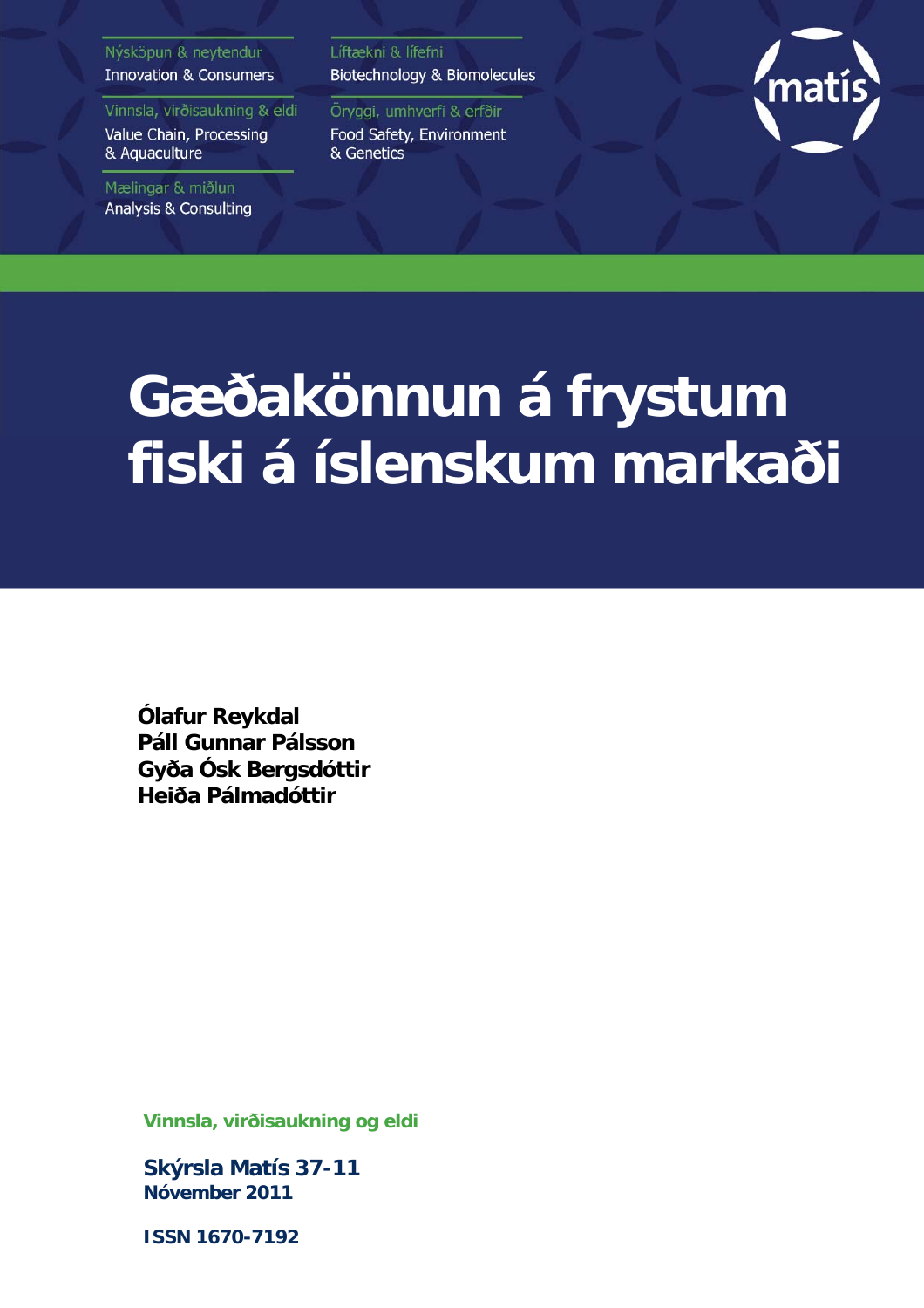**Gæðakönnun á frystum fiski á íslenskum markaði**

Unnið fyrir Neytendasamtökin

Matís ohf

Neytendasamtökin

Styrkt af sjávarútvegs‐ og landbúnaðarráðuneytinu



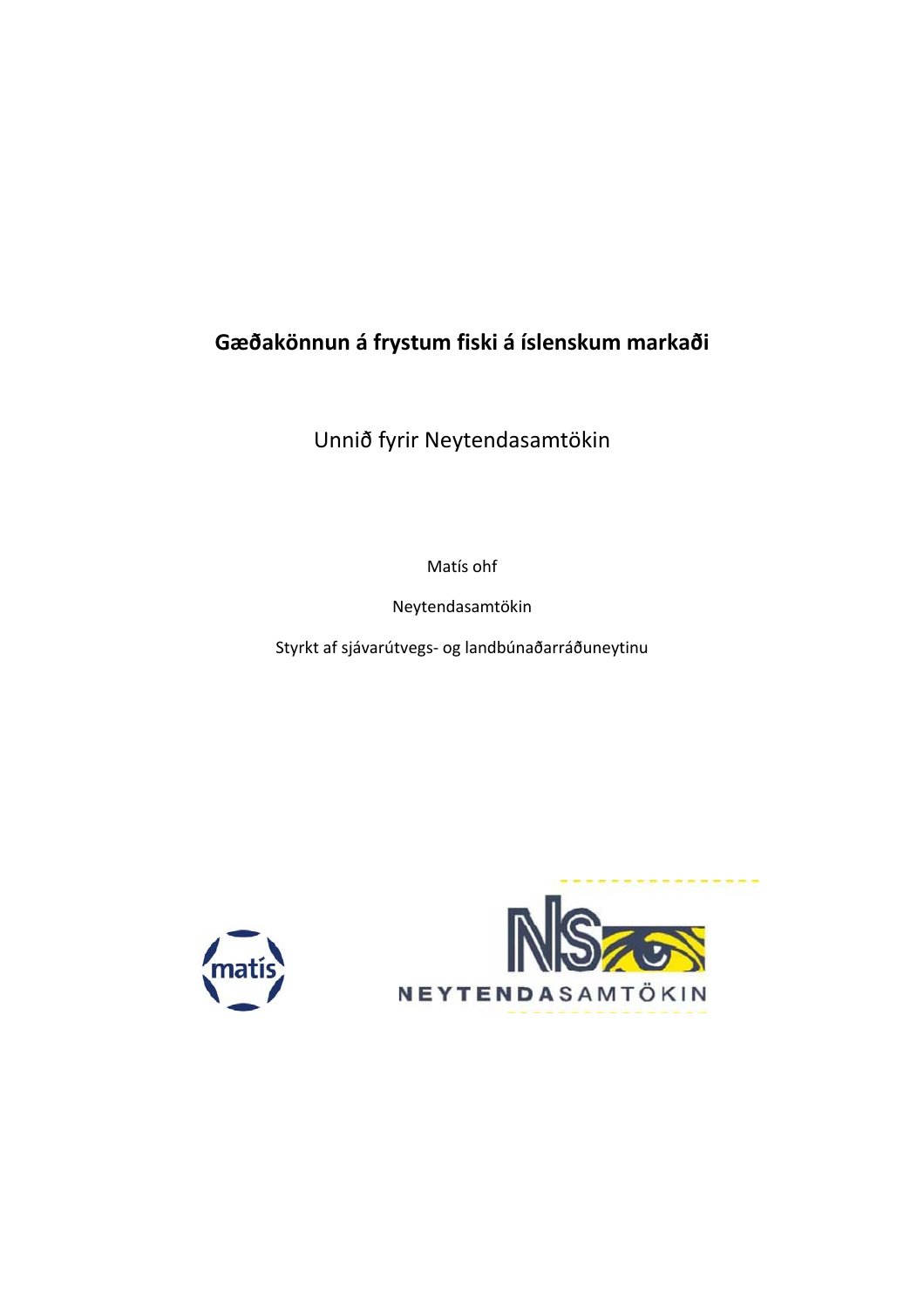# Skýrsluágrip Matís ohf<br>Icelandic Food and Biotech R&D

# **Report summary**



| Titill / Title            | Gæðakönnun á frystum fiski á íslenskum markaði /                                                                                                                                                                                                                                                                                                                                                                                                                                                                                                                                                                                                                                                                                                                                                                                                                                                                                                                                                                                                                                                                                                                                                                                                                                                                |                     |               |  |  |  |
|---------------------------|-----------------------------------------------------------------------------------------------------------------------------------------------------------------------------------------------------------------------------------------------------------------------------------------------------------------------------------------------------------------------------------------------------------------------------------------------------------------------------------------------------------------------------------------------------------------------------------------------------------------------------------------------------------------------------------------------------------------------------------------------------------------------------------------------------------------------------------------------------------------------------------------------------------------------------------------------------------------------------------------------------------------------------------------------------------------------------------------------------------------------------------------------------------------------------------------------------------------------------------------------------------------------------------------------------------------|---------------------|---------------|--|--|--|
|                           | Quality evaluation of frozen fish sold at the Icelandic                                                                                                                                                                                                                                                                                                                                                                                                                                                                                                                                                                                                                                                                                                                                                                                                                                                                                                                                                                                                                                                                                                                                                                                                                                                         |                     |               |  |  |  |
|                           | consumer market                                                                                                                                                                                                                                                                                                                                                                                                                                                                                                                                                                                                                                                                                                                                                                                                                                                                                                                                                                                                                                                                                                                                                                                                                                                                                                 |                     |               |  |  |  |
| Höfundar / Authors        | Ólafur Reykdal, Páll Gunnar Pálsson, Gyða Ósk Bergsdóttir, Heiða<br>Pálmadóttir                                                                                                                                                                                                                                                                                                                                                                                                                                                                                                                                                                                                                                                                                                                                                                                                                                                                                                                                                                                                                                                                                                                                                                                                                                 |                     |               |  |  |  |
| Skýrsla / Report no.      | $37 - 11$                                                                                                                                                                                                                                                                                                                                                                                                                                                                                                                                                                                                                                                                                                                                                                                                                                                                                                                                                                                                                                                                                                                                                                                                                                                                                                       | Útgáfudagur / Date: | Nóvember 2011 |  |  |  |
| Verknr. / project no.     | 2023-0210                                                                                                                                                                                                                                                                                                                                                                                                                                                                                                                                                                                                                                                                                                                                                                                                                                                                                                                                                                                                                                                                                                                                                                                                                                                                                                       |                     |               |  |  |  |
| Styrktaraðilar / funding: |                                                                                                                                                                                                                                                                                                                                                                                                                                                                                                                                                                                                                                                                                                                                                                                                                                                                                                                                                                                                                                                                                                                                                                                                                                                                                                                 |                     |               |  |  |  |
| Ágrip á íslensku:         | Neytendasamtökin, sjávarútvegs- og landbúnaðarráðuneytið<br>Könnuð voru gæði á frystum og pökkuðum fiski í stórmörkuðum á<br>höfuðborgarsvæðinu. Upplýsingar á umbúðum fiskvaranna voru skráðar<br>og síðan voru gerðar mælingar á þyngd fisks og umbúða, íshúð, vatnstapi<br>vatnsinnihaldi, próteinum, salti, fosfötum<br>við<br>uppþýðingu,<br>0g<br>suðunýtingu. Í þeim sýnum sem voru til athugunar náði nettóþyngd fisks<br>ekki merktri þyngd. Íshúð var aðeins til staðar á sumum sýnum. Íshúð var<br>í samræmi við merkingar fyrir tvö sýni en yfir merktu gildi fyrir eitt sýni.<br>Nýting fisksins við suðu var á bilinu 69-79%. Þegar íshúð og vatnstap við<br>uppþíðingu var tekið með í reikninginn varð nýtingin 50-79%. Magn<br>fosfata í frysta fiskinum var undir hámarksgildi sem sett er í reglugerð. Í<br>einu sýni greindist þrífosfat og er það vísbending um að fosfati hafi verið<br>bætt í fiskinni við vinnslu Salt í sjö sýnum var á bilinu 0,1-0,4% og má<br>telja það náttúrulegt salt í fiskholdinu. Í tveimur sýnum var salt á bilinu<br>0,7-2,0% og bendir allt til að þessi sýni hafi tekið upp salt, t.d. við kælingu<br>í ískrapa með salti. Merkingar á geymsluþoli og næringargildi fyrir sumar<br>vörurnar voru ekki settar upp eins og gert er ráð fyrir í reglugerðum. |                     |               |  |  |  |
| Lykilorð á íslensku:      | Frystur fiskur, þyngd, íshúð, suðunýting                                                                                                                                                                                                                                                                                                                                                                                                                                                                                                                                                                                                                                                                                                                                                                                                                                                                                                                                                                                                                                                                                                                                                                                                                                                                        |                     |               |  |  |  |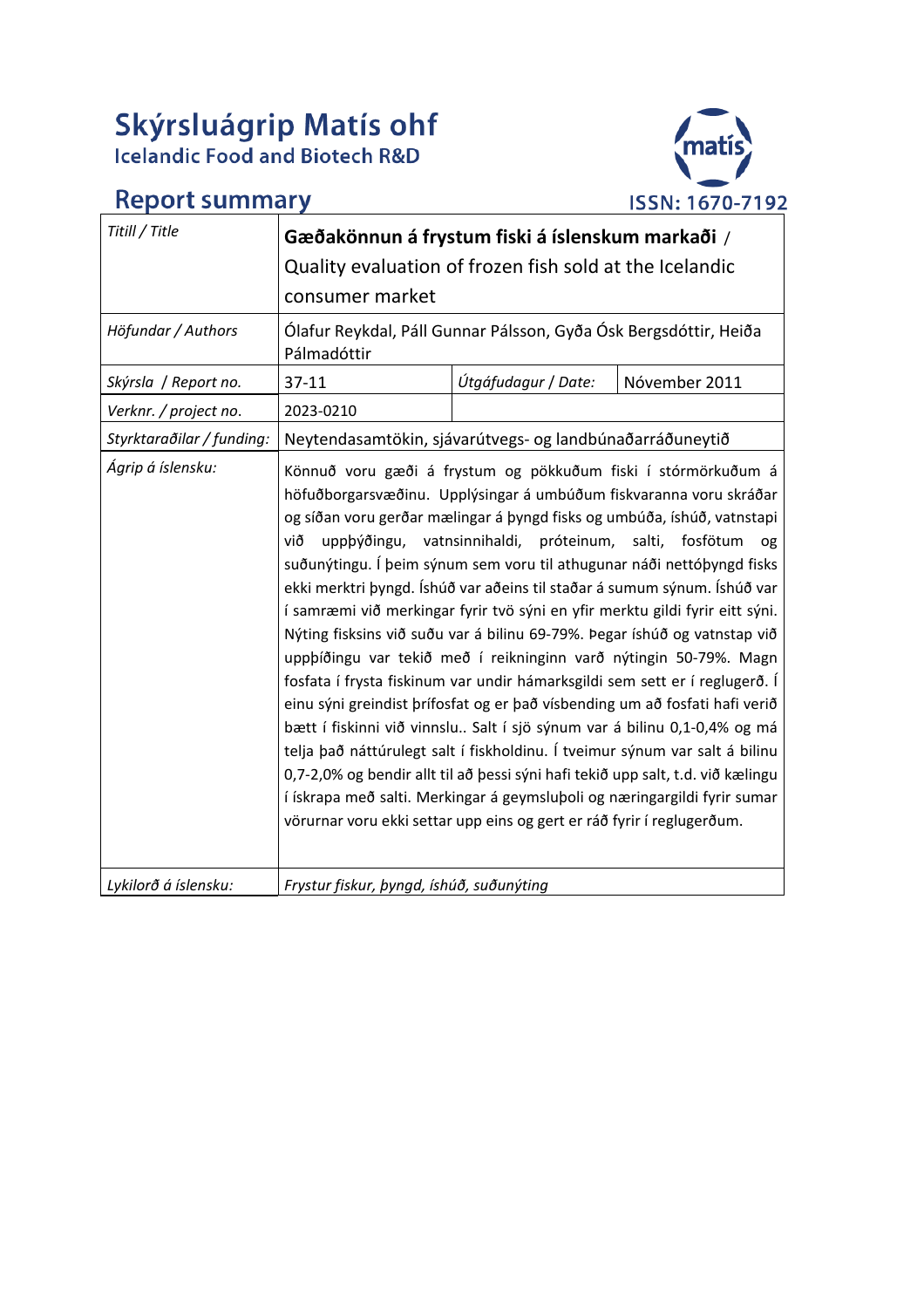# Skýrsluágrip Matís ohf<br>Icelandic Food and Biotech R&D

# **Report summary**



| Summary in English: | Quality of frozen fish sold at supermarkets in Reykjavik was evaluated.<br>Labelling information was recorded and the following parameters were<br>measured: weight of fish, weight of packaging, weight of ice glaze, drip,<br>water content, protein content, salt, phosphates and cooking yield. For<br>the samples under investigation, net weight of fish was below weight<br>stated on the label. Ice glaze was only found for some of the samples.<br>Measured ice glaze was consistent with that stated on the label for two<br>samples but was above the stated value for one sample. Cooking yield of<br>the samples was 69-79%. When the ice glaze and drip were taken into<br>account the yield was 50-79%. The concentrations of phosphates were<br>below the maximum value set by regulation. Triphosphates were<br>detected in one sample, indicating the use of phosphates during<br>processing. Salt in seven samples was in the range 0,1-0,4%, this can be<br>regarded as original salt in the fish. In two samples salt was in the range<br>0,7-2,0%, indicating the use of ice and salt under handling of the fish.<br>Information on shelf life and nutrient value for some of the samples did<br>not totally meet the requirements of regulations. |
|---------------------|---------------------------------------------------------------------------------------------------------------------------------------------------------------------------------------------------------------------------------------------------------------------------------------------------------------------------------------------------------------------------------------------------------------------------------------------------------------------------------------------------------------------------------------------------------------------------------------------------------------------------------------------------------------------------------------------------------------------------------------------------------------------------------------------------------------------------------------------------------------------------------------------------------------------------------------------------------------------------------------------------------------------------------------------------------------------------------------------------------------------------------------------------------------------------------------------------------------------------------------------------------------------------|
| English keywords:   | Frozen fish, weight, ice glaze, cooking yield                                                                                                                                                                                                                                                                                                                                                                                                                                                                                                                                                                                                                                                                                                                                                                                                                                                                                                                                                                                                                                                                                                                                                                                                                             |

© Copyright Matís ohf / Matis ‐ Food Research, Innovation & Safety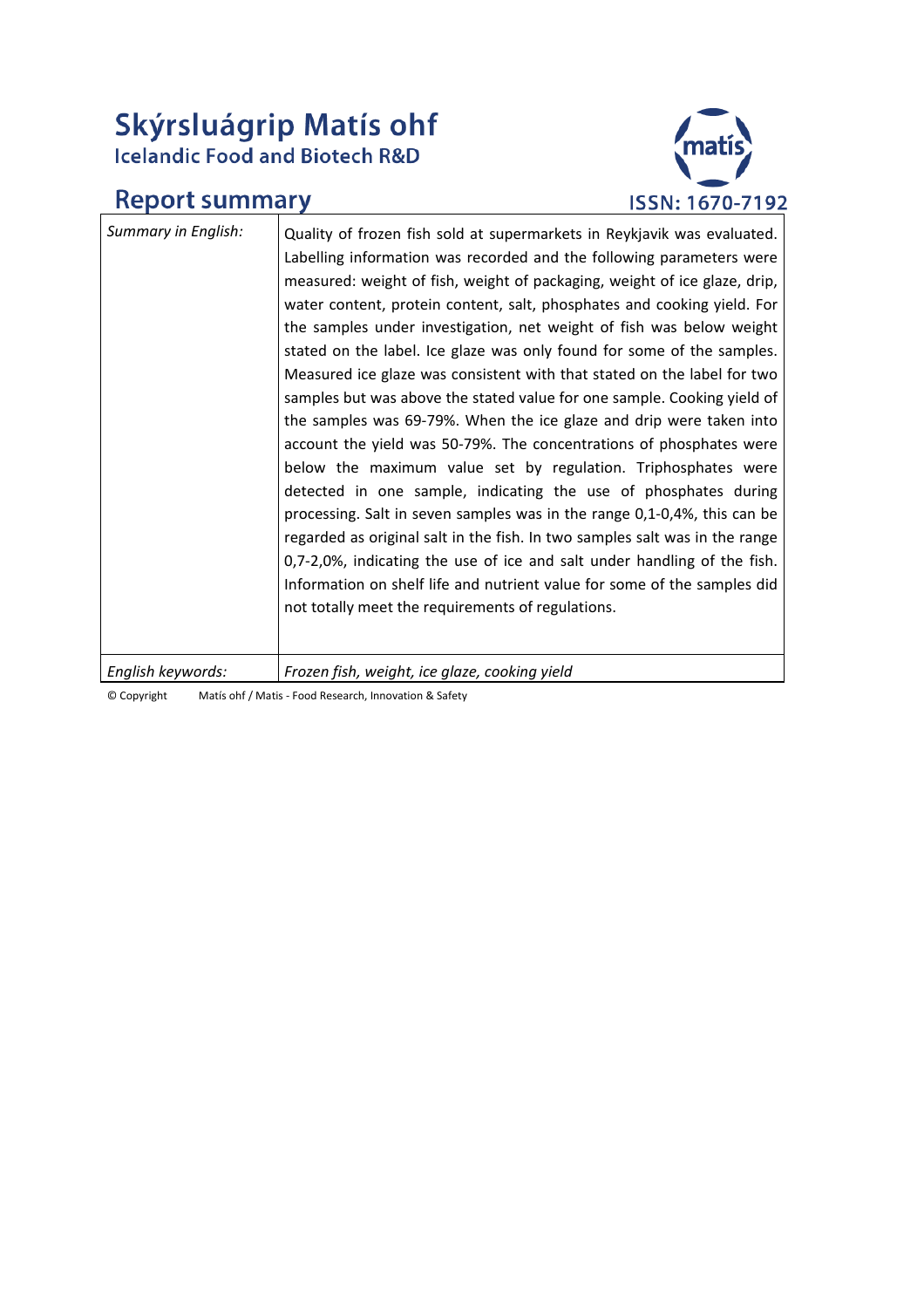# Efnisyfirlit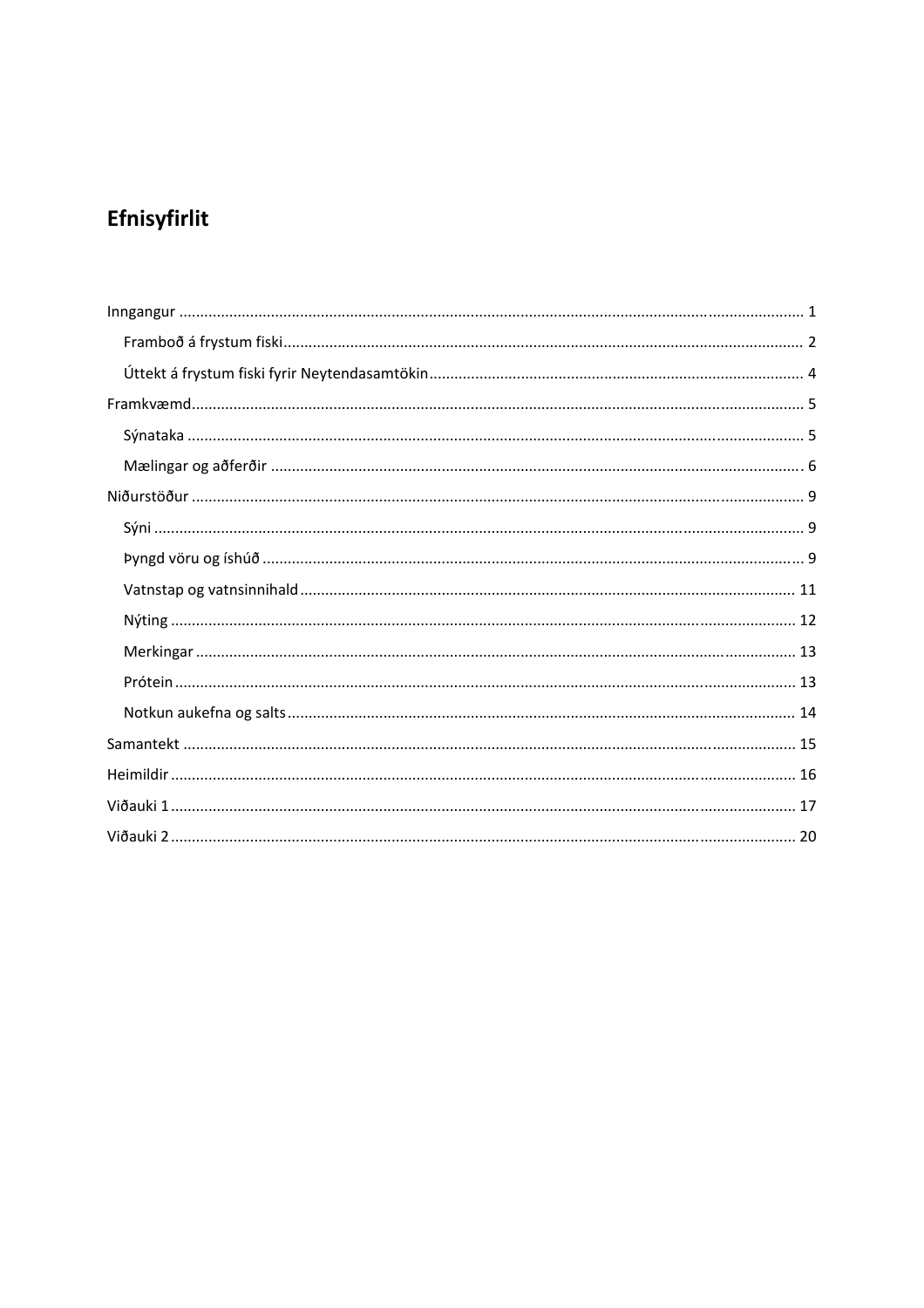#### **Inngangur**

Neytendasamtökin hafa fengið ábendingar um að hugsanlega hafi vatni verið aukið í fisk sem seldur er frystur í verslunum hér á landi. Talað hefur verið um að vatn leki úr fiskinum við uppþíðingu, mikið hrím geti verið í umbúðum með frystum fiski, léleg nýting sé við suðu og íshúð sé utaná fiskinum. Neytendasamtökin leituðu til Matís og óskuðu eftir úttekt á frystum fiski í verslunum. Neytendasamtökin greiddu fyrir úttektina og fengu styrk frá sjávarútvegs‐ og landbúnaðarráðuneytinu. Úttektin var unnin á tímabilinu júlí til nóvember 2011. Niðurstöður úttektarinnar koma fram í þessari skýrslu.

Mögulegt er að vatn í frystum fiski hafi verið aukið með þrennum hætti: (1) Íshúð er utaná fiskbitum en vatn er ekki aukið inni í fiskholdinu. Þessi aðferð ver fiskholdið fyrir uppgufun og sumum efnabreytingum. (2) Vatni eða pækli er sprautað í fiskinn fyrir frystingu. (3) Fiskurinn hefur tekið upp vökva meðan hann liggur í vatni eða saltlausn í vinnslutækjum eða körum fyrir lokavinnslu.

Frystur fiskur er framleiddur með tvennum hætti:

- Fersk flök eru sett í plastumbúðir fyrir frystingu og þá þarf ekki að íshúða þar sem plastfilman ver fiskinn fyrir þornun.
- Fersk flök eru lausfryst, þ.e. hver biti (flak) er frystur án umbúða. Eftir frystingu er bitunum rennt í gegnum vatnsbað og frýs þá vatn á yfirborði flakanna og íshúðin sem myndast ver flökin fyrir þornun og varðveitir gæðin. Íshúðin er oftast 6‐10% af heildarþyngd m.a. háð hitastigi vatns og fisks, tíma í vatnsbaði, stærð og lögun bitanna (flakanna).

Íshúð verndar fiskflök og fiskbita, kemur í veg fyrir þornun og óæskilegar bragðbreytingar eins og vegna þránunar. Þannig getur íshúð stuðlað að því að viðhalda gæðum vörunnar. Nánast undantekningarlaust er allur lausfrystur fiskur íshúðaður.

Reglan innan Evrópusambandsins er sú að íshúð á ekki að vera hluti af merktri þyngd frosins fisks. Litið er á CODEX staðla sem viðmiðun í alþjóðlegum viðskiptum. CODEX staðall 190 – 1995 um hraðfryst fiskflök fjallar meðal annars um íshúð (CODEX 1995). Þar kemur fram í kafla 6.2 að þyngd matvælis með íshúð skuli merkja án íshúðarinnar. Enski textinn er þannig: *Where the food has been glazed the declaration of*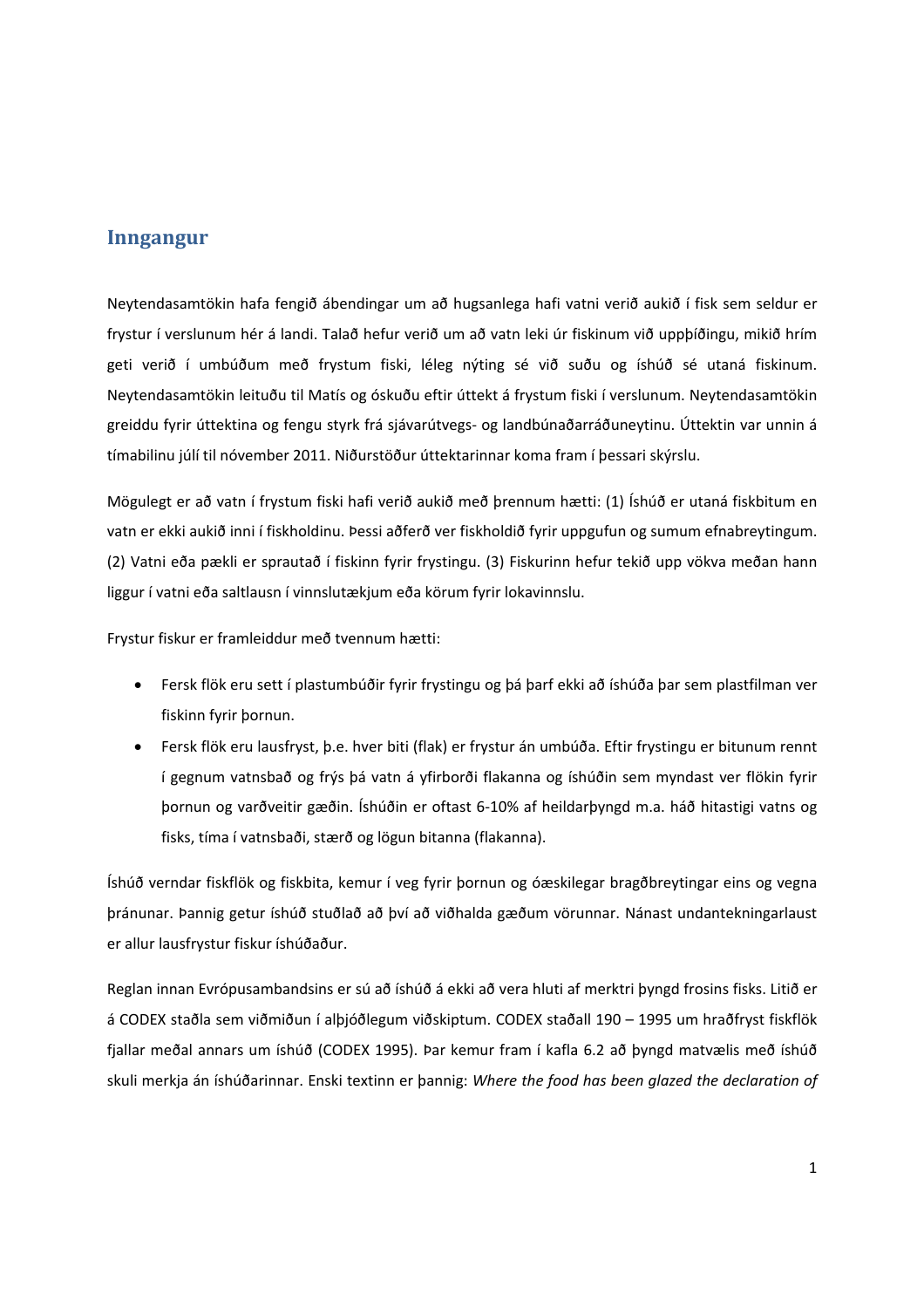*net contents of the food shall be exclusive of the glaze.* Íshúðin er því skilgreind sem hluti umbúða en íshúðin ver fiskinn fyrir þornun og þránun.

Matvæla‐ og lyfjastofnun Bandaríkjanna (U.S. Food and Drug Administration, FDA) hefur birt aðvörun til matvælaiðnaðar um sviksamlega notkun á íshúð sem hluta af þyngd frysts fisks (Food and Drug Administration 2011). Hluti af umfjölluninni er birtur hér að neðan á ensku.

The Food and Drug Administration (FDA) is, by this letter, warning members of the frozen seafood industry that the net weight of frozen seafood may not include the weight of glazing (ice). FDA has received a number of complaints from seafood trade associations, the seafood industry and other Federal agencies concerning recent increases in the fraudulent practice of including glaze (ice) as part of the weight of frozen seafood such as shrimp, lobster, and fish fillets.

Í Bandaríkjunum hefur verð gagnrýnt að neytendur borgi sama kílóverð fyrir íshúð og fiskinn sjálfan (Seafood Source 2011).

Íshúð ver fisk aðeins í takmarkaðan tíma og í geymslum þar sem hitastig sveiflast þá hefur það sýnt sig að 6‐7% íshúð endist í 6‐7 mánuði í frysti. Ef íshúð fer mikið yfir 10% þá er líklegt að fiskurinn hafi farið tvisvar sinnum í gegnum íshúðunarferlið. Vel íshúðaður fiskur er gæðamerki, það er ekki fyrr en neytandinn er látinn borga fyrir vatnið sem íshúðin fær neikvæða merkingu.

Með notkun á fosfötum er hægt að binda aukið vatn í fiskholdi. Í þessum tilgangi er hægt að nota fjölfosföt svo sem þrífosfat. Fosfötum er hægt að sprauta í fiskhold en einnig er hægt að leggja fiskinn í pækil með fosfötum. Í fiskvinnslu er leitast við að halda hitastigi fisksins eins lágu og hægt er. Þetta er sérstaklega mikilvægt þegar flakaður fiskur bíður milli vinnsluþrepa. Fiskurinn er þá geymdur í körum með vatni og ís (krapa). Ískrapi inniheldur almennt salt til þess að lækka hitastig og ef flök eru látin bíða of lengi í krapanum þá er hætt við að flökin taki upp salt, en einnig væri hægt að bæta við fosfötum.

Í reglugerð um aukefni í matvælum nr. 285 / 2002 kemur fram að heimilt er að nota fosföt (E339‐341, E343, E450‐452) samtals 5 g/kg af frosnum fiskflökum reiknað sem fosfórpentoxíð (P2O5). Fosföt eru í fiskholdi frá náttúrunnar hendi og því getur verið erfitt að segja til um hvort fosfötum hafi verið bætt í fisk ef magnið er ekki því meira. Hámarksgildi fyrir fosföt í fiski eiga við heildarmagn sem mælist, bæði náttúrulegt og viðbætt.

#### **Framboð á frystum fiski**

Í verslunum er nokkurt úrval af frystum fiski í plastpokum eða öskjum með plastfilmu yfir. Mest er úrvalið í stórmörkuðum. Fiskurinn er yfirleitt pakkaður og merktur sérstaklega fyrir innanlandsmarkað. Í einstaka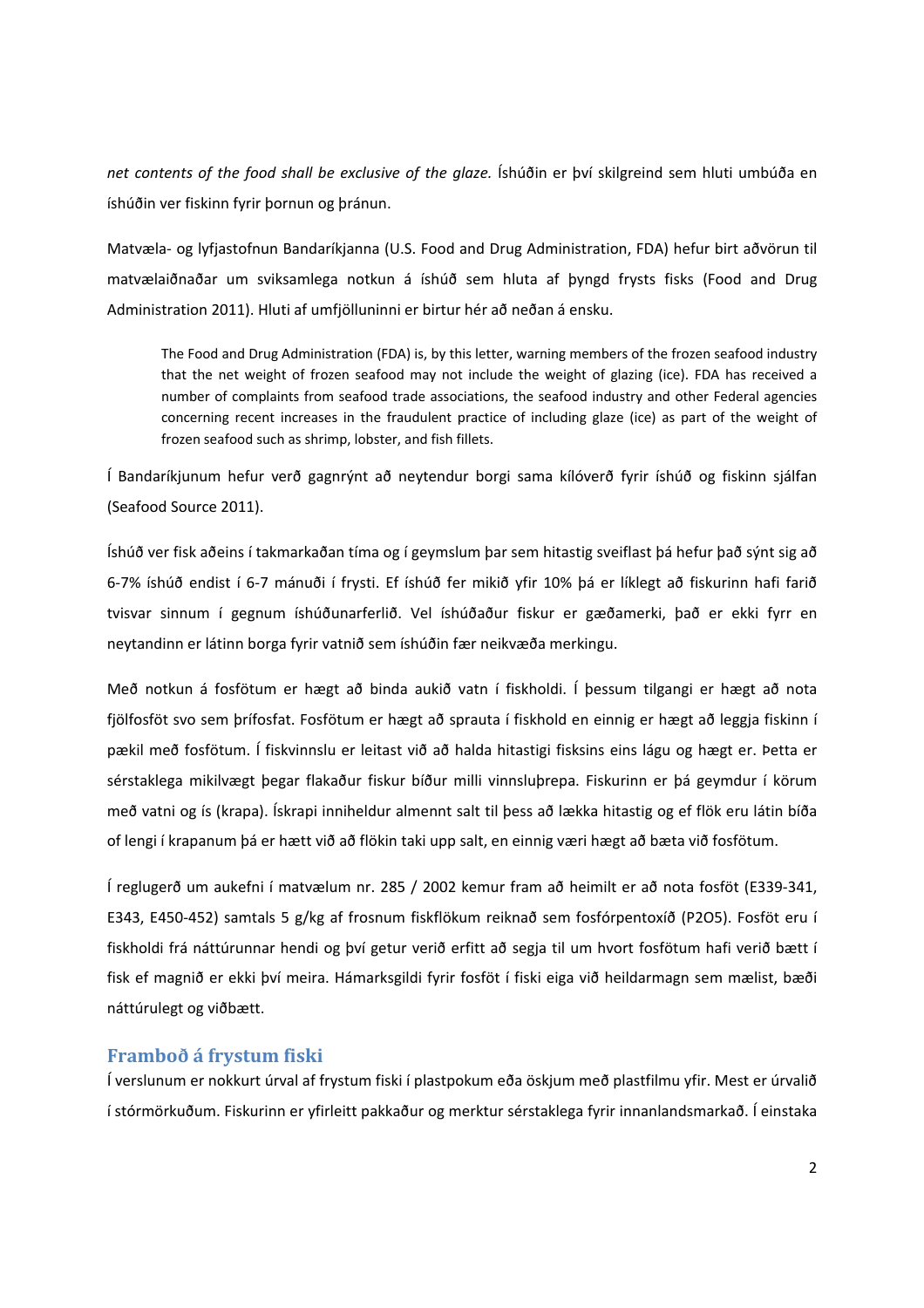tilfellum eru merkingar á ensku og þá er um útflutningspakkningar að ræða. Fiskurinn er í opnum frystiborðum í verslunum og því má ætla að nokkrar sveiflur séu í hitastigi. Hitastigssveiflur geta haft áhrif á útlit og geymsluþol fisksins. Sveiflurnar geta hraðað því að íshúð breytist í hrím.

Framboð á frystum fiski í stórmörkuðum var kannað 20. til 23. júlí 2011. Niðurstöðurnar eru í töflu 1 og táknar X að varan fékkst í viðkomandi verslun. Samsvarandi könnun var gerð 23. febrúar 2011 og komu þá þessar afurðir í ljós: Ýsubitar, ýsubitar með 10% íshúð, ýsuflök, þorskbitar, laxabitar, steinbítsbitar, smálúðuflök og rauðsprettuflök. Þetta voru 8 tegundir frystra fiskafurða frá 7 fyrirtækjum. Ýsuafurðir voru algengastar og flest fyrirtækin voru með þær afurðir.

|                                                              | Tafla 1. Framboð á frystum fiski í júlí 2011. Merkt er við þær vörur sem voru til í hverri verslun fyrir sig. Feitletrun |
|--------------------------------------------------------------|--------------------------------------------------------------------------------------------------------------------------|
| og undirstrikun táknar að tekið var sýni af viðkomandi vöru. |                                                                                                                          |

| Fyrirtæki         | Heiti vöru             | Verslun                  |                          |                          |                          |  |
|-------------------|------------------------|--------------------------|--------------------------|--------------------------|--------------------------|--|
|                   |                        | Krónan                   | <b>Bónus</b>             | Hagkaup                  | Nóatún                   |  |
|                   |                        |                          |                          |                          | Grafarholt og            |  |
|                   |                        | Fiskislóð                | Fiskislóð                | Eiðistorg                | Hringbraut               |  |
|                   |                        | 23.7.2011                | 23.7.2011                | 20.7.2011                | 23.7.2011                |  |
|                   |                        |                          |                          |                          |                          |  |
| <b>BN-fiskur</b>  | Cod fillets            | $\underline{\mathsf{X}}$ |                          |                          | X                        |  |
|                   | <b>Haddock fillets</b> |                          |                          |                          | X                        |  |
| Eðalfiskur        | Bleikjubitar           |                          |                          | X                        |                          |  |
|                   | Laxabitar              | $\underline{\mathsf{X}}$ |                          |                          |                          |  |
| Ektafiskur        | Lúðuflök               |                          |                          | $\underline{\mathbf{X}}$ |                          |  |
|                   | Ýsubitar               |                          |                          | Χ                        |                          |  |
| Ferskt sjávarfang | Ýsubitar               | $\underline{\mathsf{X}}$ |                          | χ                        |                          |  |
| GLK-matvæli       | Ýsubitar               | X                        |                          |                          | X                        |  |
|                   | Ýsuflök, 10% íshúð     |                          | $\underline{\mathsf{X}}$ |                          |                          |  |
|                   | Þorskbitar             | Χ                        |                          |                          |                          |  |
| Godthaab          | Ýsa                    |                          |                          |                          | $\underline{\mathsf{X}}$ |  |
| Marvild           | Bleikjuflök            |                          |                          | X                        |                          |  |
| Nesfiskur         | Cod filets             |                          |                          |                          | $\underline{\textbf{x}}$ |  |
| Nóatún            | Gourmet hnakkastykki   |                          |                          |                          | $\underline{\mathsf{X}}$ |  |
| Norðanfiskur      | Bleikjubitar           |                          | X                        |                          |                          |  |
|                   | Laxabitar              |                          | X                        |                          |                          |  |
|                   | Ýsubitar               |                          | $\underline{\mathbf{X}}$ |                          |                          |  |
|                   | Ýsuflök                |                          | X                        |                          |                          |  |
|                   | Þorskbitar             |                          | Χ                        |                          |                          |  |
|                   |                        |                          |                          |                          |                          |  |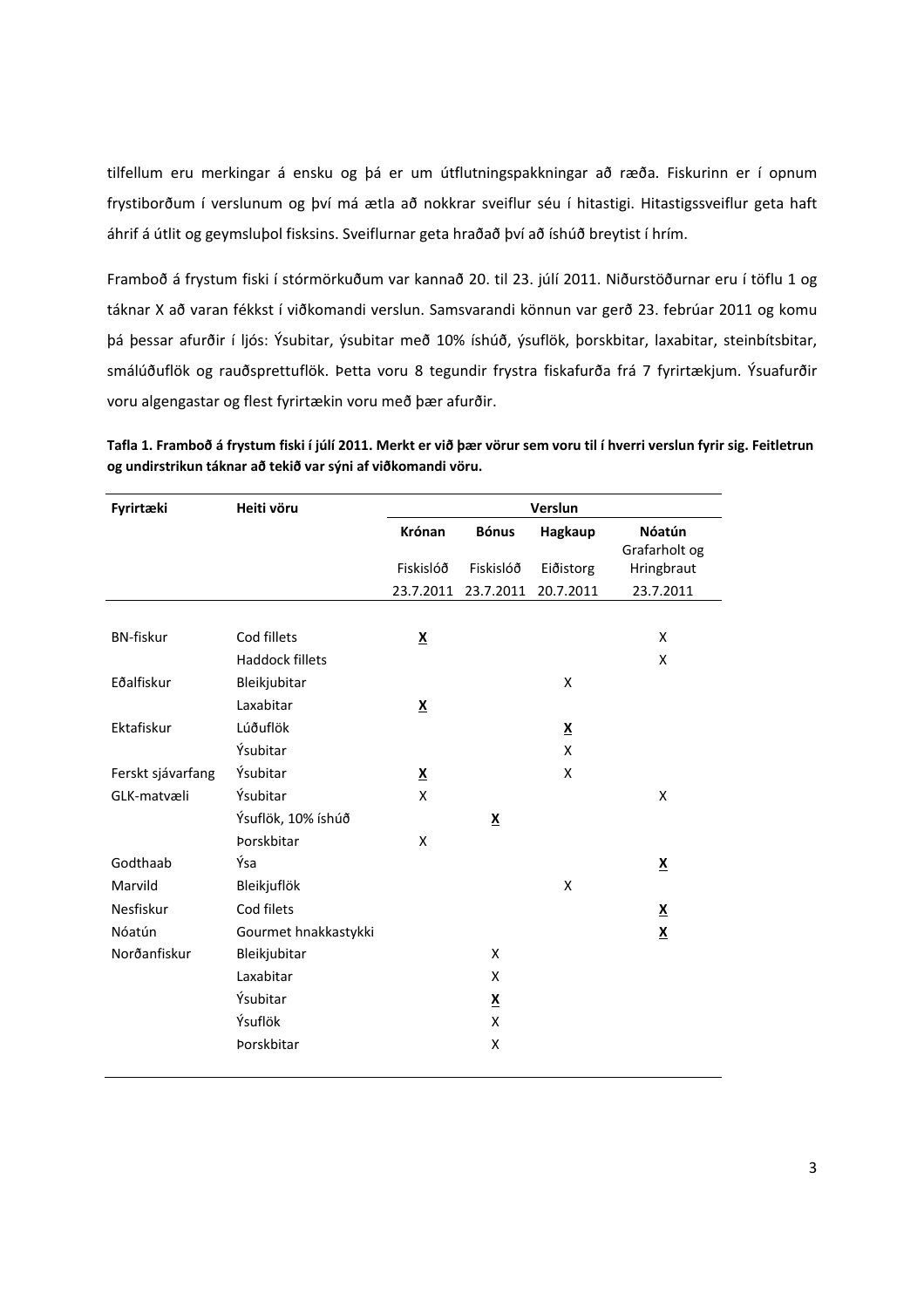### **Úttekt á frystum fiski fyrir Neytendasamtökin**

Athugunin beindist að frystum og pökkuðum fiskflökum og fiskbitum í frystiborðum stórmarkaða á höfuðborgarsvæðinu. Sýnataka fyrir fyrri hluta verkefnisins fór fram í júlí 2011 og voru tekin sýni af níu fiskvörum. Markmiðið var að sýnatakan næði til helstu frystra fiskvara á markaði. Upplýsingar á umbúðum fiskvaranna voru skráðar og síðan voru gerðar mælingar á þyngd (heildarþyngd með umbúðum, þyngd frosins fisks, umbúða og hríms í umbúðum). Íshúð var fjarlægð og fiskurinn síðan vigtaður. Vatnstap, vatnsinnihald og suðunýting var ákvörðuð. Mælingar voru gerðar á próteinum, salti og fosfötum. Seinni hluti verkefnisins var unninn í byrjun nóvember 2011 til að styrkja niðurstöður þyngdarákvarðana. Þyngdarákvarðanir voru gerðar á þremur til fimm pakkningum sömu fiskvöru.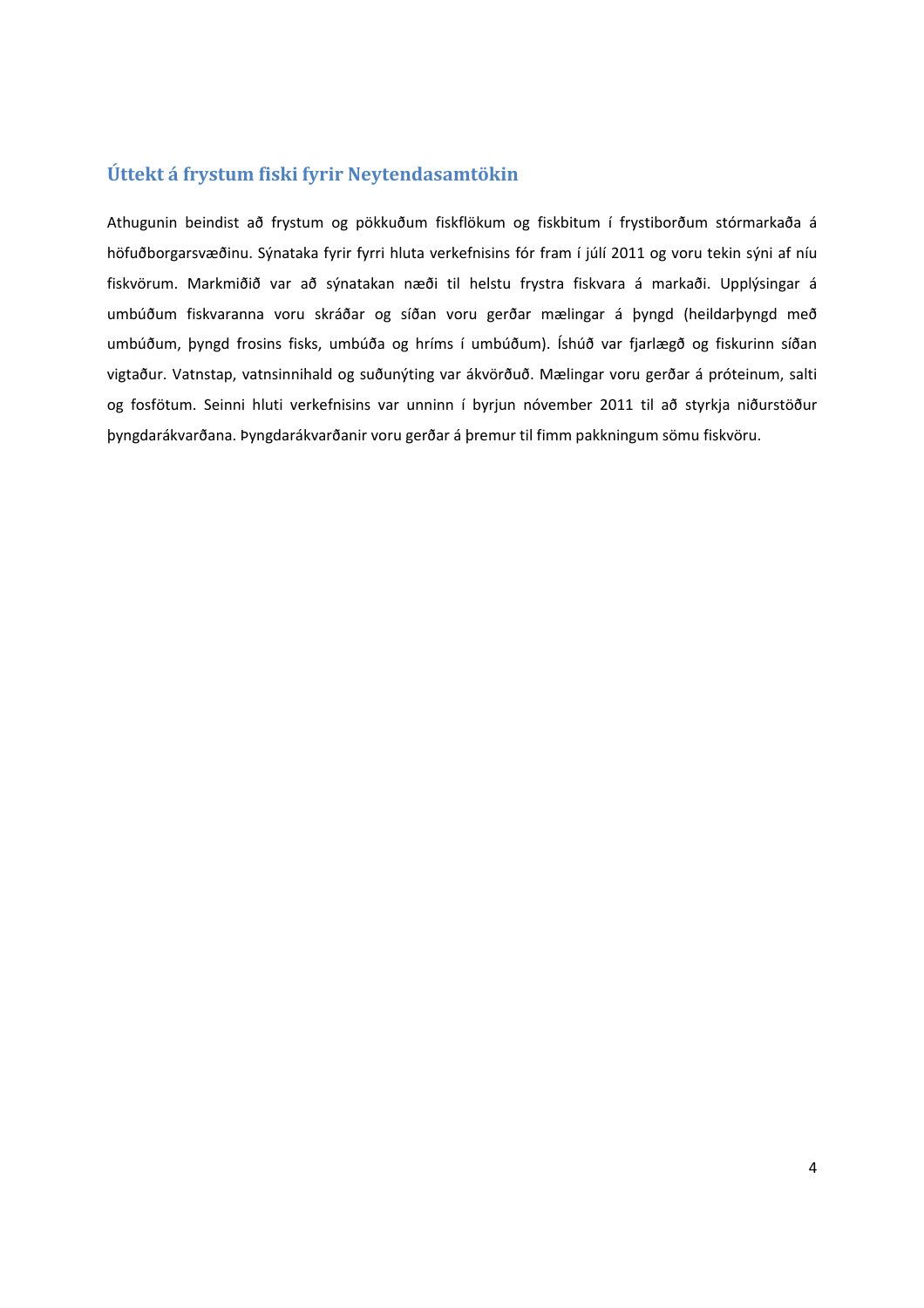## **Framkvæmd**

#### **Sýnataka**

Sýnataka var framkvæmd tvisvar. Í fyrri áfanga var sýnataka framkvæmd 25. júlí 2011 af starfsmanni Matís og var tekin ein pakkning fyrir hvert sýni. Öll sýnin voru frystur og pakkaður fiskur í frystiborðum stórmarkaða. Sýnin voru keypt í stórmörkuðum og flutt strax í frysti í húsnæði Matís. Sýnin eru merkt í töflu 1 með feitletrun og undirstrikun. Í töflu 2‐1 eru upplýsingar um sýnin og merkingar á geymsluþoli og kílóverði. Í viðauka 1 eru ljósmyndir af sýnunum.

Á tímabilinu 1. til 4. nóvember 2011 var sýnataka endurtekin en teknar voru þrjár eða fimm pakkningar. Litið var á pakkningar með sömu dagsetningu á sýnatökustað (verslun) sem sjálfstæða lotu. Ef pakkningar fyrir sömu lotu á sýnatökustað voru fleiri en 25 var sýni fimm pakkningar, annars voru teknar þrjár pakkningar. Við ákvörðun á fjölda pakkninga í sýni var höfð hliðsjón af leiðbeiningum frá European Cooperation in Legal Metrology (WELMEC 2008). Sýnataka var framkvæmd í sömu verslunum og áður en ef vörurnar voru ekki til fór sýnataka fram í öðrum verslunum. Alls voru fáanlegar sjö fiskvörur af þeim níu sem teknar voru í fyrri áfanga. Upplýsingar um sýni eru í töflu 2‐2.

| Nr.            | <b>Tegund</b>                | Framleiðandi           | Verslun            | Innihaldslýsing.                                                  | Kílóverð, | Pökkunar- | <b>Best fyrir</b>                    |
|----------------|------------------------------|------------------------|--------------------|-------------------------------------------------------------------|-----------|-----------|--------------------------------------|
|                |                              |                        |                    | Upplýsingar.                                                      | kr/kg     | dagur     |                                      |
|                |                              |                        |                    |                                                                   |           |           |                                      |
| $\mathbf{1}$   | Ýsa                          | Norðanfiskur           | Bónus Korputorgi   | Ýsubitar. Roð og<br>beinhreinsaðir.<br>Næringargildi gefið.       | 998       | Vantar    | 8.7.2012                             |
| $\overline{2}$ | Ýsa                          | Godthaab               | Nóatún Grafarholti | Ýsa. Roðlaus. Beinlaus.<br>Innihald: Ýsa.<br>Næringargildi gefið. | 1.248     | 19.5.2011 | Síðasti<br>neysludagur<br>14.11.2011 |
| 3              | Ýsa                          | <b>GLK Matvæli</b>     | Bónus Korputorgi   | Ýsuflök roð og beinlaus                                           | 1.079     | 11.7.2011 | Síðasti sölud<br>9.7.13              |
| 4              | Ýsa                          | Ferskt sjávar-<br>fang | Krónan Bíldshöfða  | Ýsubitar roð- og<br>beinlausir.                                   | 1.124     | 13.7.2011 | 13.7.2012                            |
| 5              | <b>Porskur</b>               | Nesfiskur              | Nóatún Grafarholti | Þorskur heill. Þorskflök,<br>roðlaus og beinlaus.                 | 1.198     | Vantar    | 16.5.2012                            |
| 6              | <b>Porskur</b>               | <b>BN-fiskur</b>       | Nóatún Grafarholti | Þorskflök. No<br>preservatives added.                             | 1.198     | Vantar    | 26.6.2012                            |
| 7              | Óþekkt.<br>Hnakka-<br>stykki | Nóatún                 | Nóatún Grafarholti | Gourmet hnakkastykki                                              | 1.598     | 28.4.2011 | Síðasti<br>neysludagur<br>30.4.11    |
| 8              | Lúða                         | Ektafiskur             | Hagkaup Skeifunni  | Lúðuflök                                                          | 2.487     |           | 25.5.2012                            |
| 9              | Lax                          | Eðalfiskur             | Krónan Bíldshöfða  | Laxabitar með roði                                                | 2.298     | 18.7.2011 | 17.7.2012                            |

#### **Tafla 2‐1. Upplýsingar um sýni af frystum fiski í fyrri áfanga.**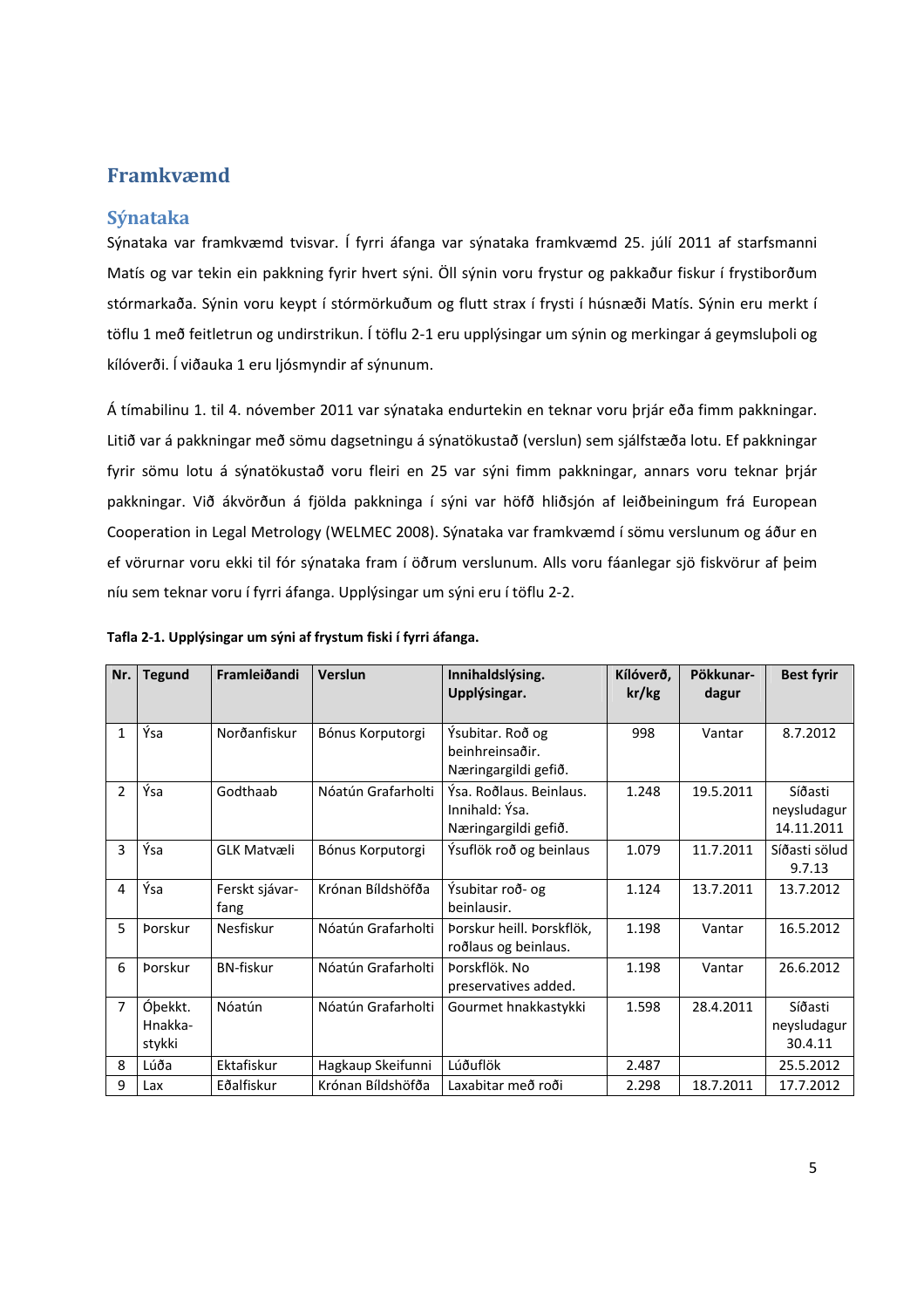| Nr.     | <b>Tegund</b>  | Framleiðandi                            | Verslun            | Lýsing                                                  | Kílóverð<br>Kr/kg | Pökkunar-<br>dagur | <b>Best</b><br>fyrir |
|---------|----------------|-----------------------------------------|--------------------|---------------------------------------------------------|-------------------|--------------------|----------------------|
| $1 - 2$ | Ýsa            | Norðanfiskur<br>5 pakkningar            | Bónus Korputorgi   | Ýsubitar, roð- og<br>beinhreinsaðir. Með<br>íshúð.      | 895               |                    | 27.10.12             |
| $2 - 2$ | Ýsa            | Godthaab<br>3 pakkningar                | Nóatún Hringbr     | Ýsuflök. Vakúmpökkuð.                                   | 1.448             | 26.10.11           | 27.04.12             |
| $3 - 2$ | Ýsa            | GLK-matvæli<br>3 pakkningar             | Krónan Bíldshöfða  | Ýsubitar. Roð- og<br>beinlausir. Línuýsa.<br>Með íshúð. | 1.025             | 05.10.11           | 05.10.12             |
| $4 - 2$ | Ýsa            | Ferskt sjávar-<br>fang, 3<br>pakkningar | Krónan Bíldshöfða  | Ýsubitar, roð- og<br>beinlausir. Með íshúð.             | 899               | 02.09.11           | 02.09.12             |
| $6 - 2$ | <b>Porskur</b> | <b>BN-fiskur</b><br>5 pakkningar        | Krónan Granda      | Vafningar. Cod fillets.                                 | 1.198             |                    | 02.10.12             |
| $8 - 2$ | Lúða           | Ektafiskur<br>3 pakkningar              | Hagkaup Eiðistorgi | Lúðuflök, roðlaus,<br>beinlaus.<br>Vakúmpökkuð.         | 2.487             | 01.06.11           | 25.05.12             |
| $9 - 2$ | Lax            | Eðalfiskur<br>3 pakkningar              | Krónan Bíldshöfða  | Laxabitar m roði                                        | 1.998             | 05.07.11           | 04.07.12             |

**Tafla 2‐2. Upplýsingar um sýni af frystum fiski í seinni áfanga.** 

#### **Mælingar og aðferðir**

Skráning á upplýsingum. Allar upplýsingar á umbúðum voru skráðar og koma upplýsingarnar fram í töflum 2‐1 og 2‐2. Í nokkrum tilfellum var næringargildismerking á umbúðum en hún kemur aðeins fram í viðauka skýrslunnar.

Vigtun á vörum. Vörurnar voru teknar beint úr frysti og allt innihaldið var vigtað með umbúðum. Frosinn fiskur var vigtaður um leið og umbúðir höfðu verið rofnar. Umbúðir voru síðan vigtaðar sérstaklega. Loks voru umbúðirnar vigtaðar aftur eftir að allt hrím hafði verið þurrkað úr þeim.

Mæling á magni íshúðar byggði á Codex staðli nr. 190‐195 (Codex 1995). European Cooeration in Legal Metrology mælir með þessari aðferð (WELMEC 2006). Eftir að frosnir fiskbitar (flök) höfðu verið vigtaðir (sjá að framan) voru þeir skolaðir með volgu vatni við 16‐20 °C eins og sýnt er á myndinni að neðan. Bitarnir voru stroknir til að finna hvenær íshúðin var farin af. Gæta varð þess að skola ekki of lengi þannig að efsta yfirborð fisksins þiðnaði. Hver biti var síðan þerraður með pappír. Allt innihald hverrar pakkningar var meðhöndlað eins og lýst er að framan. Loks var fiskurinn vigtaður. Þyngdartapið var íshúðin og var hún reiknuð sem hlutfall af upphaflegri þyngd.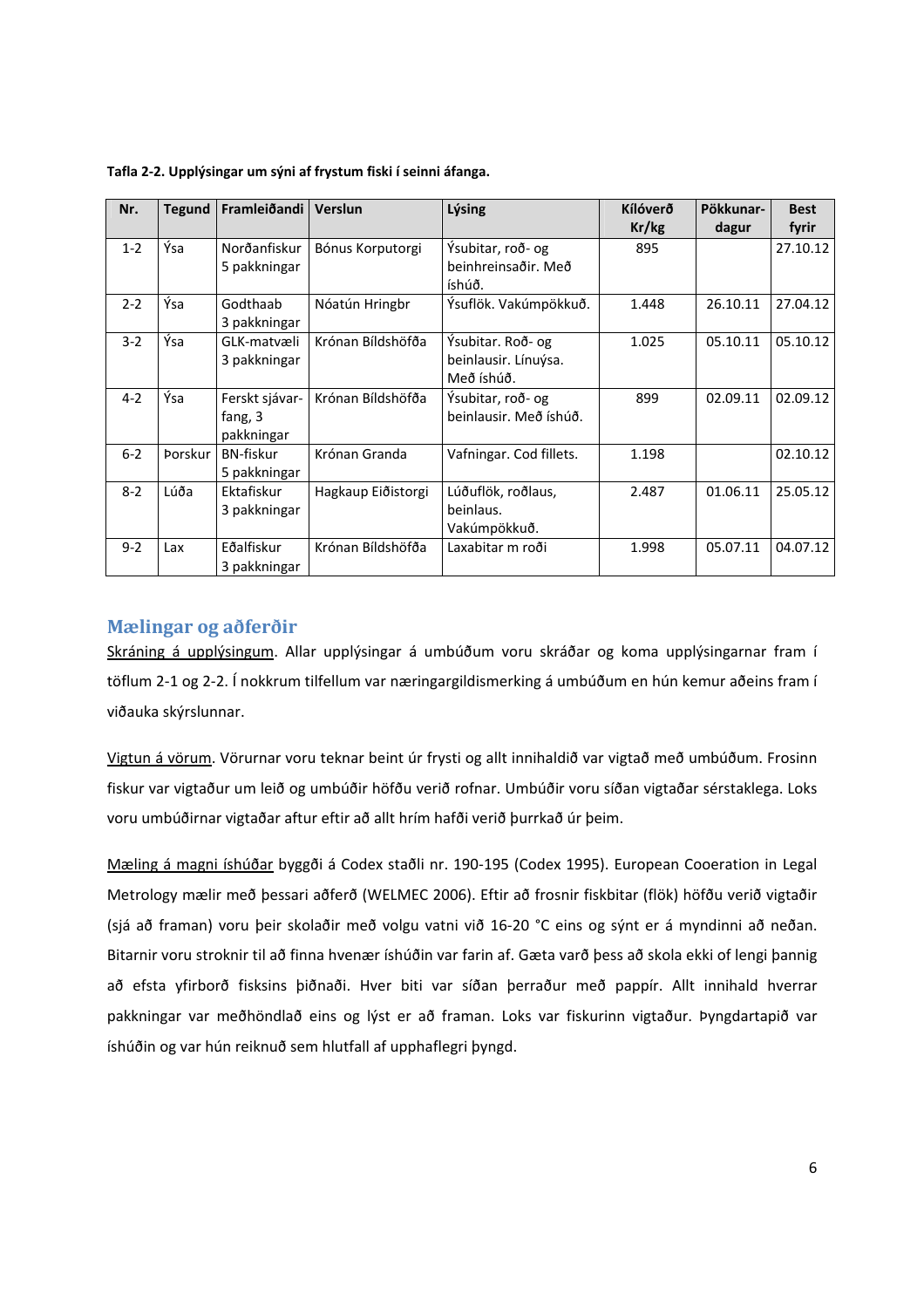

Mæling á vatnstapi (dripi) við uppþíðingu. Fiskbitum var dreift á stálsigti númer 8 og þau vegin. Ef um var að ræða flök voru þau skorin í bita. Plastpoki eða filma var strekktur yfir til að varna uppgufun. Athugað var sérstaklega að plastið snerti ekki neðri hlið sigtisins. Sigtin voru sett á skálar sem komið var fyrir í kæliskáp við 4 °C. Sigtin voru látin standa yfir nótt (16 kst). Síðan voru sigtin tekin út og látin ná umhverfishita, plastið tekið ofan af, neðri kantur sigtanna þerraður og þau vegin. Aðferðin er byggð á AOAC aðferðum.

Mæling á suðunýtingu. Fiskflök voru skorin í bita og bitarnir síðan soðnir eins og gert er í heimahúsum. Ekki var saltað í pottana. Fiskbitar voru vigtaðir fyrir og eftir suðu. Suðunýting var reiknuð sem (þyngd fisks eftir suðu) \* 100 / (þyngd fisks fyrir suðu).

Nýting upphafsþyngdar eftir suðu er mælikvarði á nýtingu vörunnar sem keypt var. Nýting upphafsþyngdar eftir suðu var reiknuð sem (þyngd fisks eftir suðu) \* 100 / (þyngd frosins fisks við kaup umreiknuð út frá þyngd þiðins fisks sem fór í pottinn).

Mæling á vatnsinnihaldi. Hökkuð fisksýni voru þurrkuð og massatapið var reiknað sem vatn í sýninu (ISO 1999). Þurrkað var við 103 + 2 °C í 4 klst.

Mæling á próteini. Prótein var reiknað út frá heildarmagni köfnunarefnis (köfnunarefni \* 6,25) sem var mælt með aðferð Kjeldahls (ISO 2005).

Mæling á salti. Ákvörðunin byggðist á því að mæla klóríð hluta saltsins (AOAC 2000) og reikna magn natríum klóríðs.

Greining á fosfötum. Við undirbúning sýna fyrir fosfatmælingu var byggt á aðferð Cui o.fl. (2000). Hakkaður fiskur var vigtaður í skilvinduglas og afjónuðu vatni bætt í. Fosföt voru dregin yfir í vatnið með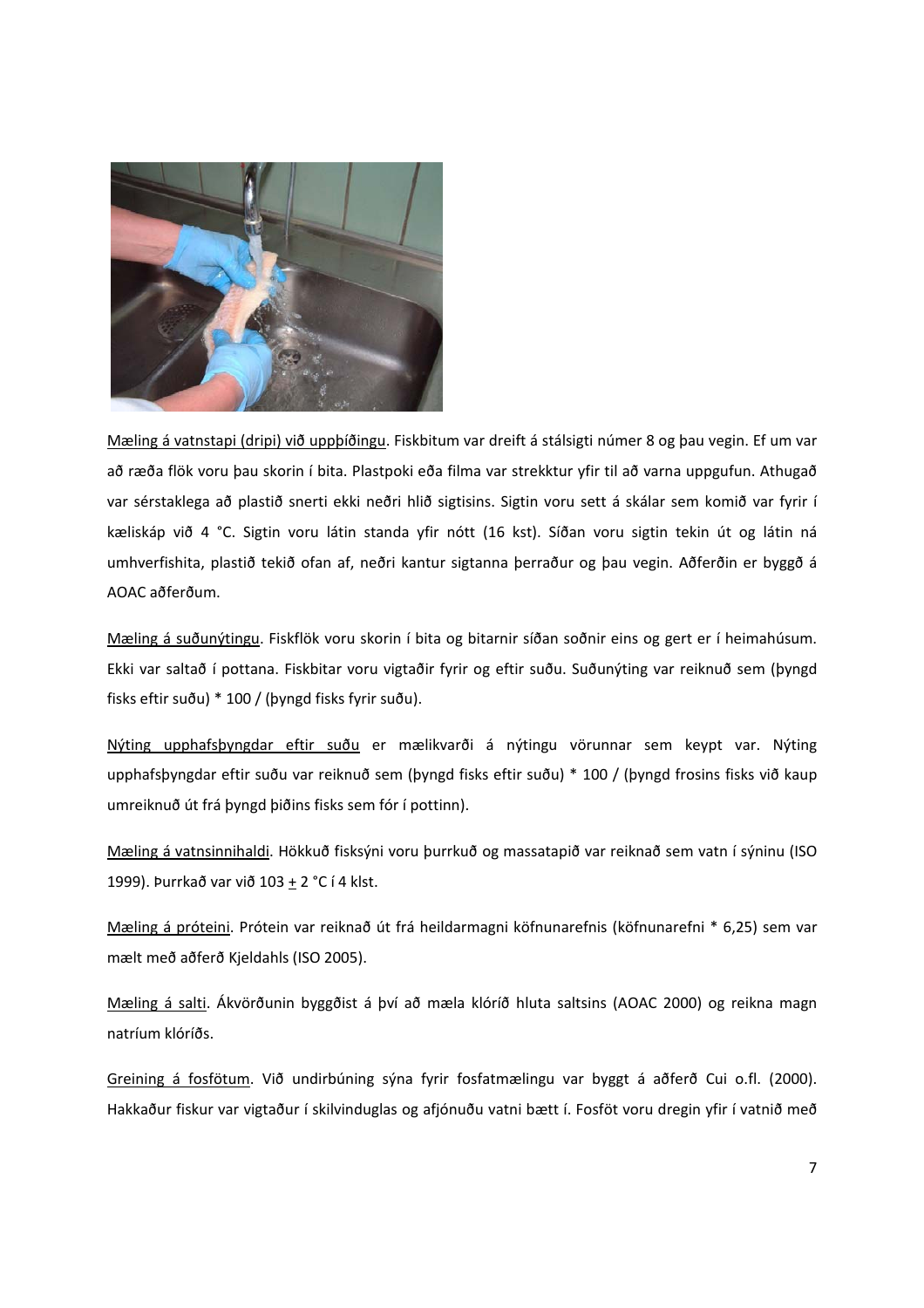rækilegri blöndun. Síðan var beitt skilvindun og vökvinn notaður til mælinga eftir útfellingu próteina og síun. Mæling á fosfötum var framkvæmd í skiljubúnaði (HPLC). Búnaðurinn var af gerðinni Dionex ICS‐ 3000 (Dionex, Sunnyvale, CA 94085‐4015, USA) með Dionex leiðninema og súlum IonPac ATC‐3 (4 mm × 35 mm). Þekkt er að HPLC aðferðir gefa lægri gildi fyrir heildarmagn fosfata en gamlar aðferðir sem byggja á ljósmælingu. Kosturinn við HPLC aðferðir er sá að einstakar tegundir fosfata eru greindar og að því leyti gefa þær betri niðurstöður en gömlu aðferðirnar.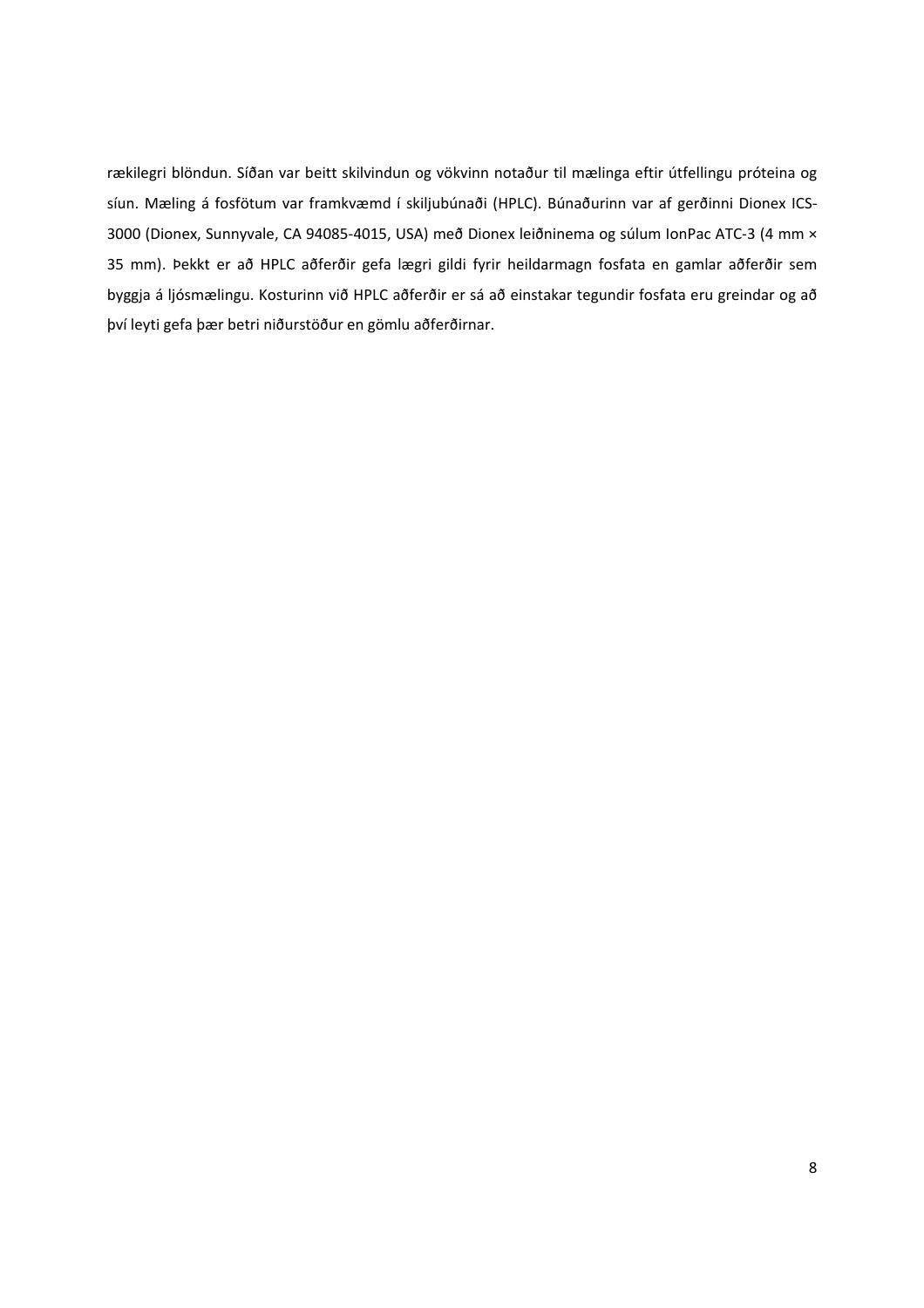### **Niðurstöður**

#### **Sýni**

Mælingar voru gerðar á níu sýnum af frystum fiski, þar af voru fjögur sýni af ýsu, tvö af þorski og eitt af laxi og lúðu. Fisktegund var ekki merkt í einu sýni. Sýnataka var endurtekin fyrir sjö sýni. Upplýsingar um sýnin eru í töflu 2‐1 (fyrri sýnataka) og töflu 2‐2 (seinni sýnataka). Niðurstöður mælinga koma fram í töflum 3 til 5.

#### **Þyngd vöru og íshúð**

Í töflu 3 koma fram niðurstöður mælinga á þyngd vara og íshúð ásamt samanburði við merkingar. Niðurstöður eru meðaltöl fyrir þrjár eða fimm pakkningar úr seinni áfanga verkefnisins. Í töflunni er merkt heildarþyngd tekin beint af umbúðum. Umbúðir með öllu innihaldi voru vegnar (vegin heildarþyngd). Síðan voru einstakir hlutar pakkninganna vigtaðir: Fiskur án íshúðar (nettóþyngd fisks), íshúð, hrím og umbúðir. Nettóþyngd fyrir fiskvöruna byggði á vigtun eftir að íshúð hafði verið fjarlægð. Öll sýni fengu sömu meðferð óháð því hvort íshúð var til staðar. Skýrt var í inngangi að fiskur er ekki

| Nr.     | <b>Tegund</b> | Framleiðandi<br>Fjöldi<br>pakkninga     | <b>Merkt</b><br>heildar-<br><b>byngd</b> | Vegin<br>heildar-<br><b>byngd</b> | Veginn fiskur<br>án íshúðar<br>(nettóþyngd) | Vegin íshúð<br>og hrím | Vegnar<br>umbúðir | Mæld<br>íshúð  | <b>Merkt</b><br>íshúð |
|---------|---------------|-----------------------------------------|------------------------------------------|-----------------------------------|---------------------------------------------|------------------------|-------------------|----------------|-----------------------|
|         |               |                                         | g                                        | g                                 | g                                           | g                      | g                 | %              | %                     |
| $1 - 2$ | Ýsa           | Norðanfiskur<br>5 pakkningar            | 853                                      | 868                               | 786                                         | 64                     | 18                | 7              | $7 - 10$              |
| $2 - 2$ | Ýsa           | Godthaab<br>3 pakkningar                | 1075                                     | 1076                              | 1013                                        | 40                     | 21                | 2              | Nei                   |
| $3-2$   | Ýsa           | GLK-matvæli<br>3 pakkningar             | 800                                      | 846                               | 685                                         | 145                    | 16                | 17             | $10-12$               |
| $4 - 2$ | Ýsa           | Ferskt sjávar-<br>fang, 3<br>pakkningar | 800                                      | 808                               | 724                                         | 70                     | 14                | 9              | $10 - 12$             |
| $6 - 2$ | Þorskur       | <b>BN-fiskur</b><br>5 pakkningar        | 362                                      | 362                               | 351                                         | 8                      | 3                 | $\mathfrak{p}$ | Nei                   |
| $8 - 2$ | Lúða          | Ektafiskur<br>3 pakkningar              | 609                                      | 620                               | 566                                         | 27                     | 25                | 4              | Nei                   |
| $9 - 2$ | Lax           | Eðalfiskur<br>3 pakkningar              | 547                                      | 547                               | 490                                         | 26                     | 31                | 4              | Nei                   |

| Tafla 3. Niðurstöður mælinga á þyngd vara og íshúð ásamt samanburði við merkingar. Niðurstöðurnar eru |  |
|-------------------------------------------------------------------------------------------------------|--|
| meðatöl fyrir þrjár eða fimm pakkningar.                                                              |  |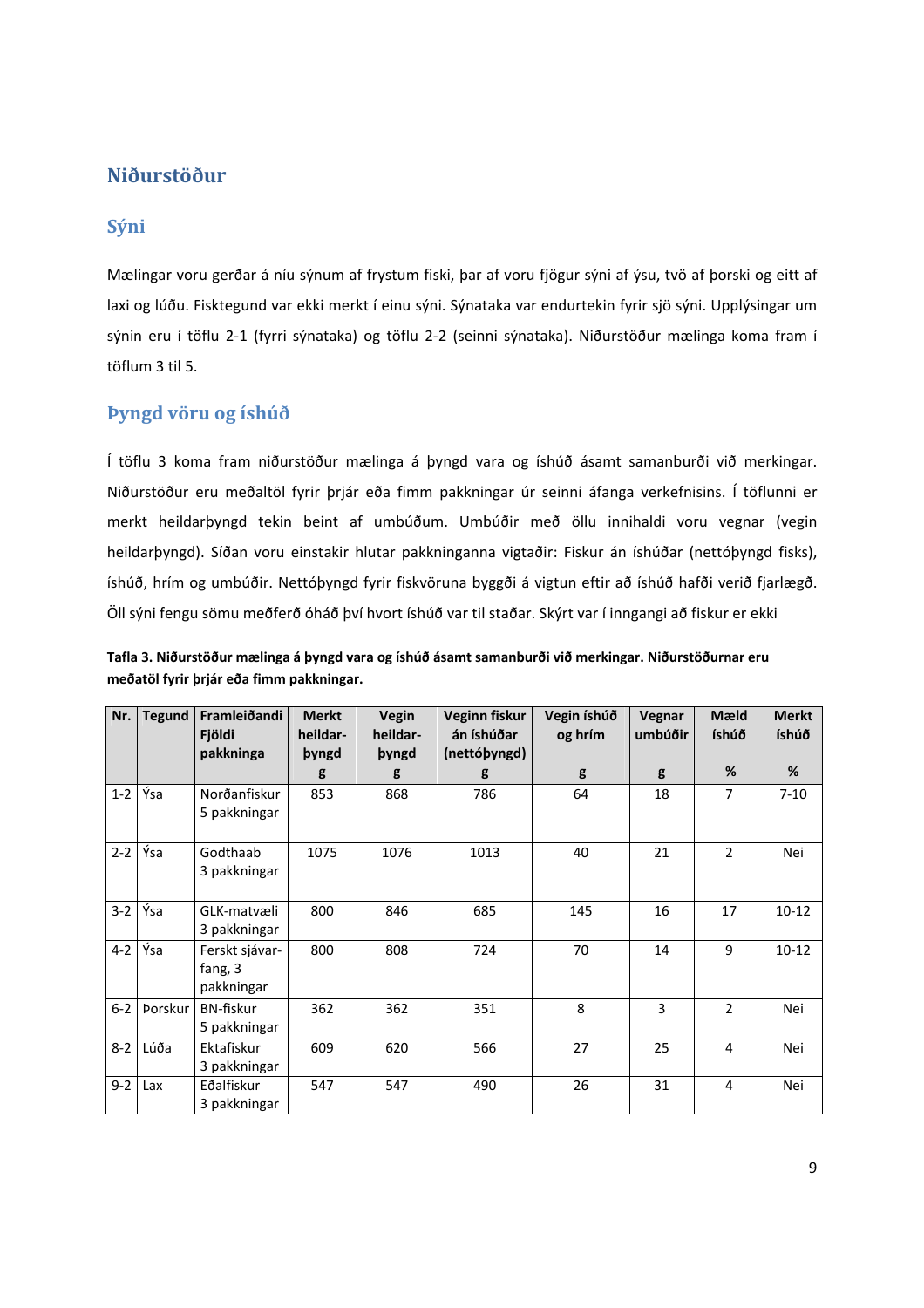íshúðaður ef hann er frystur í umbúðum (sýni 2‐2, 6‐2, 8‐2 og 9‐2). Ef fiskur hefur ekki verið íshúðaður gefur íshúðarmæling lága niðurstöðu (1‐5%) en skýringin er vatn sem hefur frosið á yfirborði fisksins og er alltaf til staðar við vinnslu flaka, almennt á að reyna að koma í veg fyrir að of mikið vatn fylgi flökum í pakkningarnar. Hér að neðan verða niðurstöður skýrðar fyrir einstök sýni.

Ýsa frá Norðanfiski (1‐2) var bitar með íshúð. Vegin heildarþyngd var lítið yfir merktri þyngd. Þegar íshúð hafði verið fjarlægð vantaði að meðaltali 67 g upp á að fiskurinn næði merkti þyngd. Umbúðir reyndust vera 18 g og virðist vera gert ráð fyrir þeim að stærstum hluta þegar varan er vegin, en mismunur á merktri þyngd og veginni þyngd með umbúðum var 9‐17 g.

Ýsa frá Godthaab (2‐2) var flök sem höfðu verið fryst í umbúðunum. Engin íshúð var á þessari vöru samkvæmt mælingum og merkingum. Vegin heildarþyngd var að meðaltali hin sama og merkt þyngd, svo hér bendir allt til þess að ekki sé gert ráð fyrir þyngd umbúða þegar vara er verðmerkt og vegin. Að meðaltali vantaði 62 g upp á að fiskurinn næði merktri þyngd og voru umbúðir (21 g) og hrím hluti af mismuninum. Hrím er í þessu tilviki vatn sem hefur fylgt flökunum við pökkun.

Ýsa frá GLK‐matvælum (3‐2) var íshúðaðir bitar. Mæld íshúð (17%) var meiri en merkingar gáfu til kynna (10‐12%). Vegin heildarþyngd var vel yfir merktri þyngd þannig að hluta til er gert ráð fyrir umbúðum og íshúð við vigtun, en engu að síður vantaði að meðaltali 115 g upp á að fiskur án íshúðar í umbúðum næði merktri þyngd. Umbúðir voru 16 g.

Ýsa frá Fersku sjávarfangi (4‐2) var íshúðaðir bitar með merktri íshúð 10‐12%. Íshúð mældist undir þessum mörkum eða 9%. Vegin heildarþyngd var mjög nálægt merktri þyngd, sem bendir til þess að ekki er gert ráð fyrir þyngd umbúða eða íshúð við vigtun. Að meðaltali vantaði 76 g upp á að fiskur án íshúðar næði merktri þyngd.

Þorskur frá BN‐fiski (6‐2) var blokkfryst flök (vafningar) og því án íshúðar. Mæliniðurstaða fyrir íshúð (2%) var í samræmi við þetta. Vegin heildarþyngd var að meðaltali hin sama og merkt þyngd. Umbúðir eru því hluti af merktri þyngd.

Lúða frá Ektafiski (8‐2) var flök fryst í þykkum plastpokum. Íshúð var engin samkvæmt merkingum og mælingu enda flökin fryst í umbúðum. Umbúðir voru 25 g eða ríflega helmingur af því sem vantaði upp á að nettóþyngd fisks næði merktri þyngd. Svo virðist sem ekki sé gert ráð fyrir umbúðum við vigtun nema að litlum hluta, auk þess sem töluvert vatn virðist fylgja flökunum við pökkun.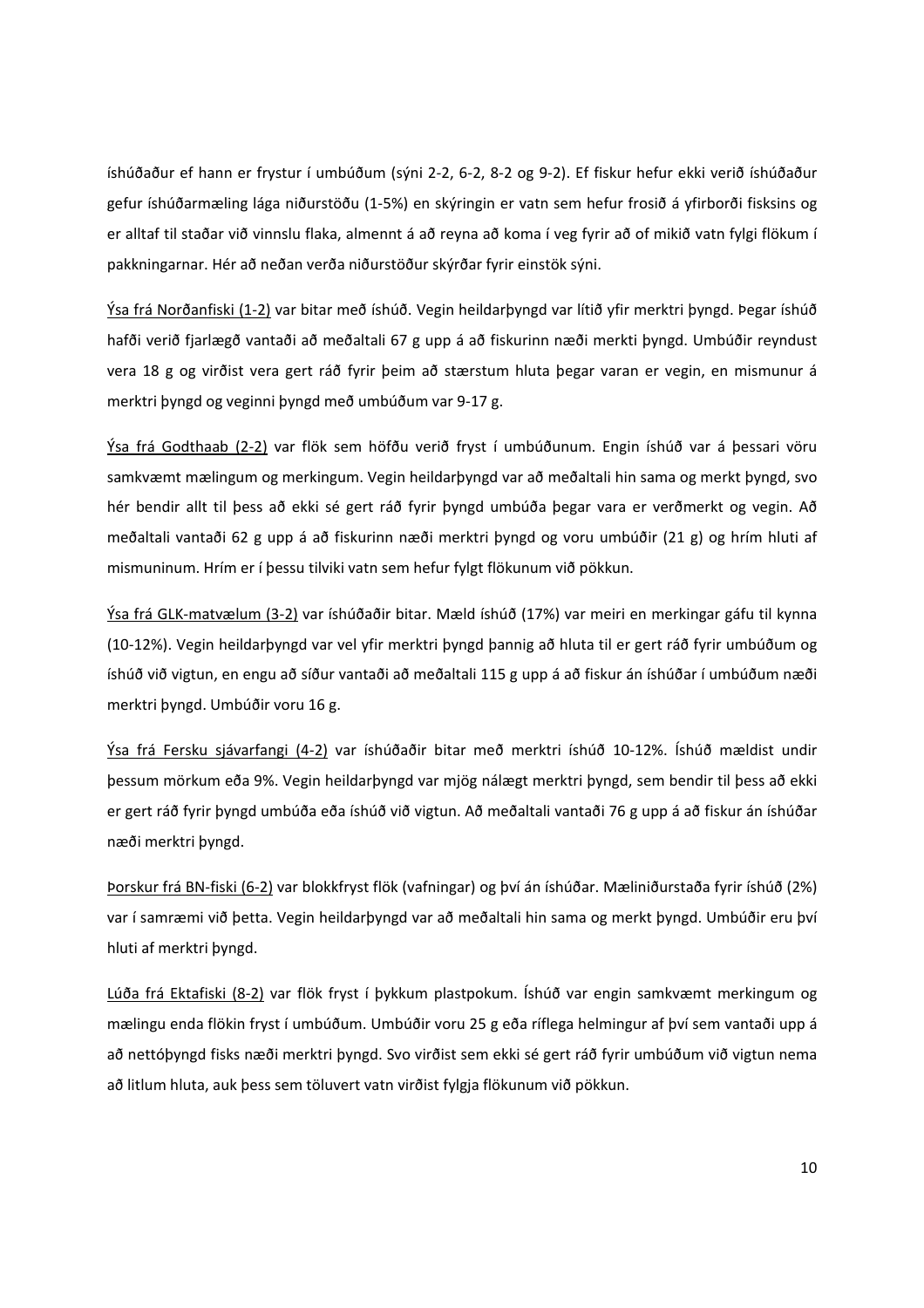Lax frá Eðalfiski (9‐2) var laxabitar frystir í umbúðum og var hver biti í sérstöku hólfi. Um íshúð var ekki að ræða. Umbúðir voru 31 g og voru þær hluti af merktri þyngd.

Niðurstöður. Í þeim sýnum sem voru til athugunar náði nettóþyngd fisks ekki merktri þyngd. Kaupendur borga því fyrir umbúðir, íshúð og hrím í umbúðum sama kílóverð og fyrir fiskinn. Íshúð var aðeins til staðar á sumum sýnum. Íshúð var í samræmi við merkingar í tveimur sýnum en yfir merktu gildi í einu sýni.

Í fyrri hluta verkefnisins fengust sömu niðurstöður úr athugun á nettóþyngd fisks, þ.e. nettóþyngd fisks náði ekki merktri þyngd. Íshúð var hins vegar yfir merktri íshúð í þeim þremur vörum sem voru með tilgreindri íshúð. Niðurstöður úr seinni hluta verkefnisins eru traustari fyrir þyngdarákvarðanir þar sem þær byggja á fleiri mælingum. Ekki var mikill breytileiki í niðurstöðum fyrir íshúð í pakkningum sömu fiskvöru. Tölfræðilegt uppgjör á ekki við þegar mælingar eru gerðar á þremur eða færri pakkningum.

#### **Skýringar:**

Íshúð er frosið vatnslag utaná vörunni. Það er fjarlægt með höndum, vigtað og gefið upp sem hlutfall af upphaflegri þyngd vörunnar.

Vatnstap eða drip er það vatn sem lekur úr vörunni við uppþíðingu eftir að íshúð hefur verið fjarlægð. Heildarvatnstap áður en kemur að matreiðslu er íshúð + vatnstap.

Vatnsinnihald er niðurstaða vatnsmælingar á hökkuðu sýni en sýnið er þurrkað við 100 + 3 °C. Vatni í íshúð og vatni sem tapast við uppþíðingu er ekki bætt við sýnið og því nær uppgefið vatnsinnihald ekki til íshúðarinnar eða vatnsins sem lekur frá fiskinum við uppþýðingu.

Suðunýting er hlutfall þyngdar soðinnar vöru af þyngd hennar fyrir suðu.

Nýting upphafsþyngdar eftir suðu er hlutfall þyngdar soðinnar vöru af þyngd vörunnar sem var keypt í verslun (frosinn fiskur áður en vatn tapaðist við uppþíðingu og áður en möguleg íshúð var fjarlægð).

#### **Vatnstap og vatnsinnihald**

Vatnstap við uppþíðingu (drip) var breytilegt (3‐16%) eins og kemur fram í töflu 4. Athygli vekur lítið vatnstap úr hnakkastykki frá Nóatúni þrátt fyrir að mest vatn mældist í þessari vöru.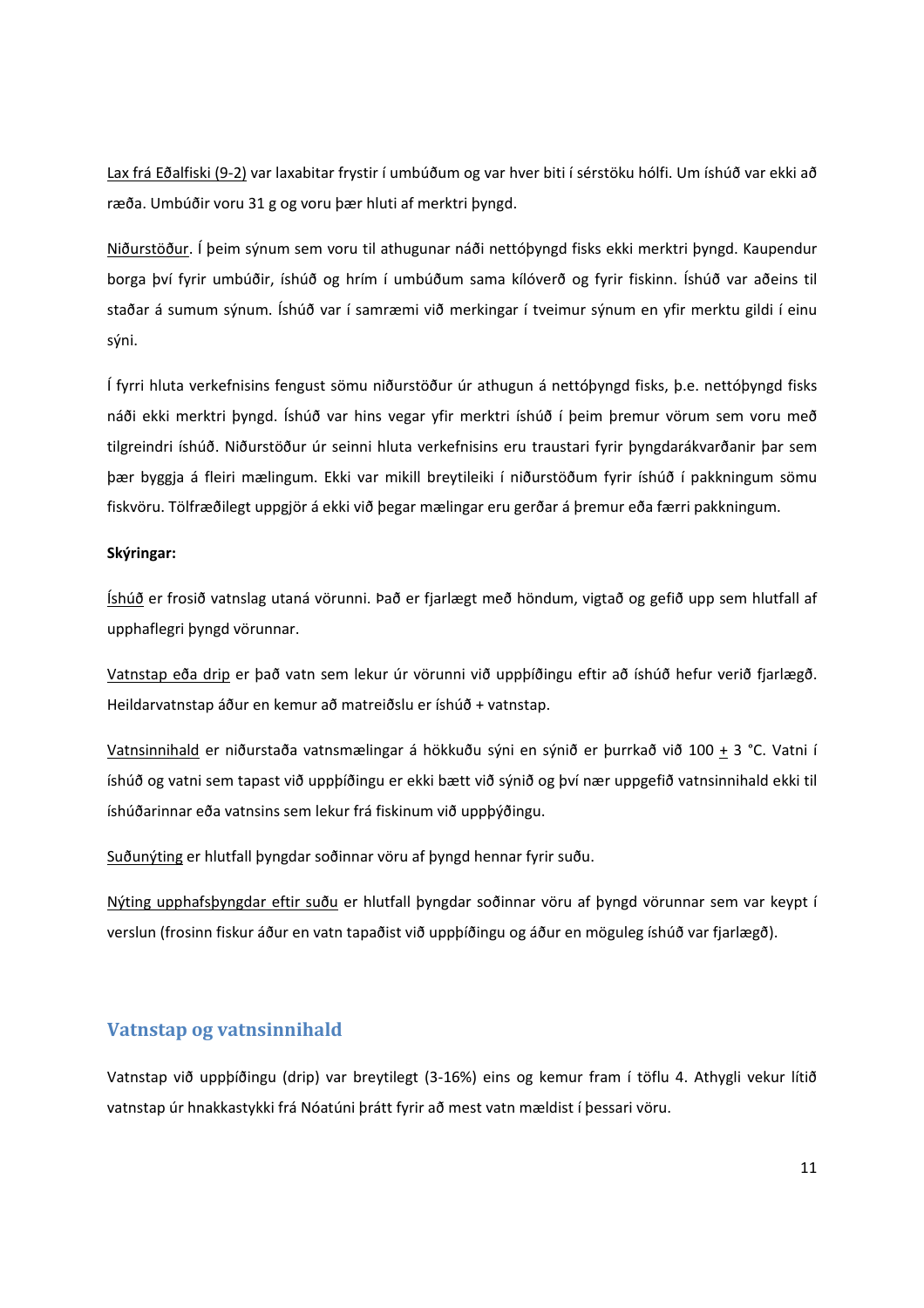Vatnsinnihald var innan þeirra marka sem gefin eru fyrir sambærileg sýni í gagnagrunni Matís. Hafa þarf í huga að íshúð og vatnstap við uppþíðingu koma ekki fram í mælingu fyrir vatnsinnihald.

## **Nýting**

Suðunýting fyrir sýni af ýsu og þorski var á bilinu 69–79%. Þegar íshúð og vatnstap er tekið með í reikninginn varð nýtingin óhagstæðari eða á bilinu 50‐79% (Nýting upphafsþyngdar eftir suðu). Þegar neytendur fá aðeins helminning af því sem keypt er á matardiskinn verður nýtingin að teljast léleg.

Suðunýting hefur verið mæld hjá Matís fyrir ferskan þorsk og reyndist nýtingin vera á bilinu 69–74% (fjöldi sýna: 3). Ferskur þorskur er ekki sambærilegur við frystu sýnin en engu að síður er athyglisvert að í frystum sýnum geti suðunýting mælst 79%.

| Nr.            | <b>Tegund</b>                | Framleiðandi           | Vatnstap<br>$\%$ | Vatns-<br>innihald<br>% | Suðunýting<br>$\%$ | Nýting upphafs-<br><b>byngdar eftir</b><br>suðu, % |
|----------------|------------------------------|------------------------|------------------|-------------------------|--------------------|----------------------------------------------------|
| $\mathbf{1}$   | Ýsa                          | Norðanfiskur           | 16               | 80,8                    | 69                 | 50                                                 |
| $\overline{2}$ | Ýsa                          | Godthaab               | 14               | 77,8                    | 76                 | 64                                                 |
| 3              | Ýsa                          | GLK-matvæli            | 13               | 79,8                    | 78                 | 57                                                 |
| 4              | Ýsa                          | Ferskt sjávar-<br>fang | 9                | 80,0                    | 73                 | 49                                                 |
| 5              | <b>Porskur</b>               | Nesfiskur              | 13               | 81,5                    | 79                 | 67                                                 |
| 6              | Þorskur                      | <b>BN-fiskur</b>       | 3                | 79,5                    | 77                 | 74                                                 |
| $\overline{7}$ | Óþekkt.<br>Hnakka-<br>stykki | Nóatún                 | $\overline{4}$   | 81,5                    | 74                 | 64                                                 |
| 8              | Lúða                         | Ektafiskur             | 6                | 77,0                    | 83                 | 76                                                 |
| 9              | Lax                          | Eðalfiskur             | 7                | 64,6                    | 89                 | 79                                                 |

| Tafla 4. Niðurstöður mælinga á vatnstapi, vatnsinnihaldi og nýtingu. |  |
|----------------------------------------------------------------------|--|
|----------------------------------------------------------------------|--|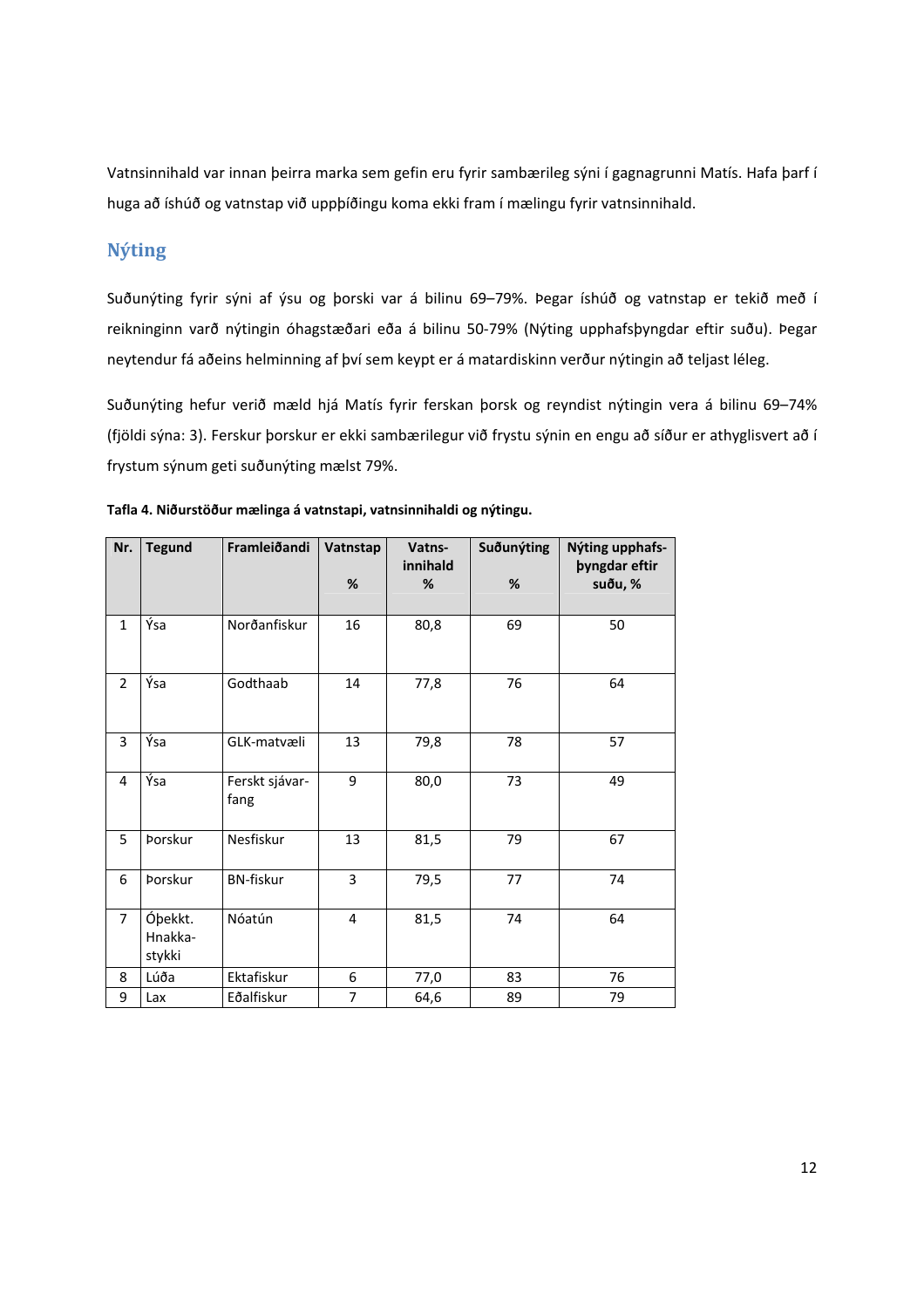#### **Merkingar**

Merkingar á innihaldi voru ljósar nema fyrir gourmet hnakkastykki frá Nóatúni. Eðlilegt hefði verið að merkja einnig fisktegund á umbúðum þessarar vöru. Næringargildismerking er á umbúðum tveggja vara: Ýsubita frá Norðanfiski og ýsuflaka frá Godthaab. Uppsetning næringargildis er ekki í samræmi við reglugerð um merkingu næringargildis matvæla (númer 410 frá 2009) en gildi fyrir efni eru sennilega nærri réttu lagi. Hægt er að bera niðurstöður mælinga á próteini og salti saman við merkingarnar. Merkt natríum eða salt er í samræmi við merkingar. Mælt prótein í ýsu frá Godthaab var 2 g/100 g yfir merktu gildi en prótein í ýsu frá Norðanfiski var 2 g/100 g undir merktu gildi. Sjá töflu 5 og viðauka 1.

Kílóverð var lægst fyrir ýsu í Bónus (Tafla 2) en kílóverðið var hæst fyrir lúðu. Flestar vörurnar voru merktar bæði með pökkunardegi og best fyrir eða síðasta neysludegi / söludegi. Gert var ráð fyrir eins árs geymsluþoli nema fyrir eina vöru (ýsu frá GLK‐matvælum) sem var merkt tvö ár fram í tímann. Telja má að tveggja ára geymsluþol sé of mikið fyrir frosinn fisk sem er geymdur í opnum frystiborðum. Í reglugerð um merkingu matvæla (númer 503 frá 2005) kemur eftirfarandi fram í grein 20:

Matvæli, að undanskildum þeim sem talin eru upp í 22. gr., skal merkja með *best fyrir* eða *best fyrir lok*. Kælivörur sem hafa fimm daga geymsluþol eða skemmra skal þó merkja með *síðasti neysludagur*. Allar kælivörur sem hafa þriggja mánaða geymsluþol eða skemmra skal jafnframt merkja með *pökkunardagur*.

Samkvæmt reglugerðinni er nægjanlegt að merkja frysta fiskinn með best fyrir og ekki á að nota síðasta neysludag eða síðasta söludag. Merkingar á vörunum eru því ekki að öllu leyti í samræmi við reglugerðina.

#### **Prótein**

Prótein í fisksýnunum var á bilinu 15,3‐20,2%, sjá töflu 5. Lægsta gildið, 15,3%, er fyrir hnakkastykki af óþekktri fisktegund. Þetta gildi er óeðlilega lágt fyrir þorskfiska en getur verið eðlilegt fyrir feitari fisk. Önnur gildi fyrir prótein voru innan þekktra marka fyrir viðkomandi fisktegundir.

Hlutfall vatns og próteins gefur vísbendingu um það hvort vatni hafi verið aukið í fiskinn. Þetta hlutfall fyrir sýnin kemur fram í töflu 5. Hlutallið er innan þekktra marka eða nálægt þeim samkvæmt heimildum sem eru til hjá Matís. Óvissa er um hvernig túlka eigi hlutfallið fyrir hnakkastykki af óþekktri tegund.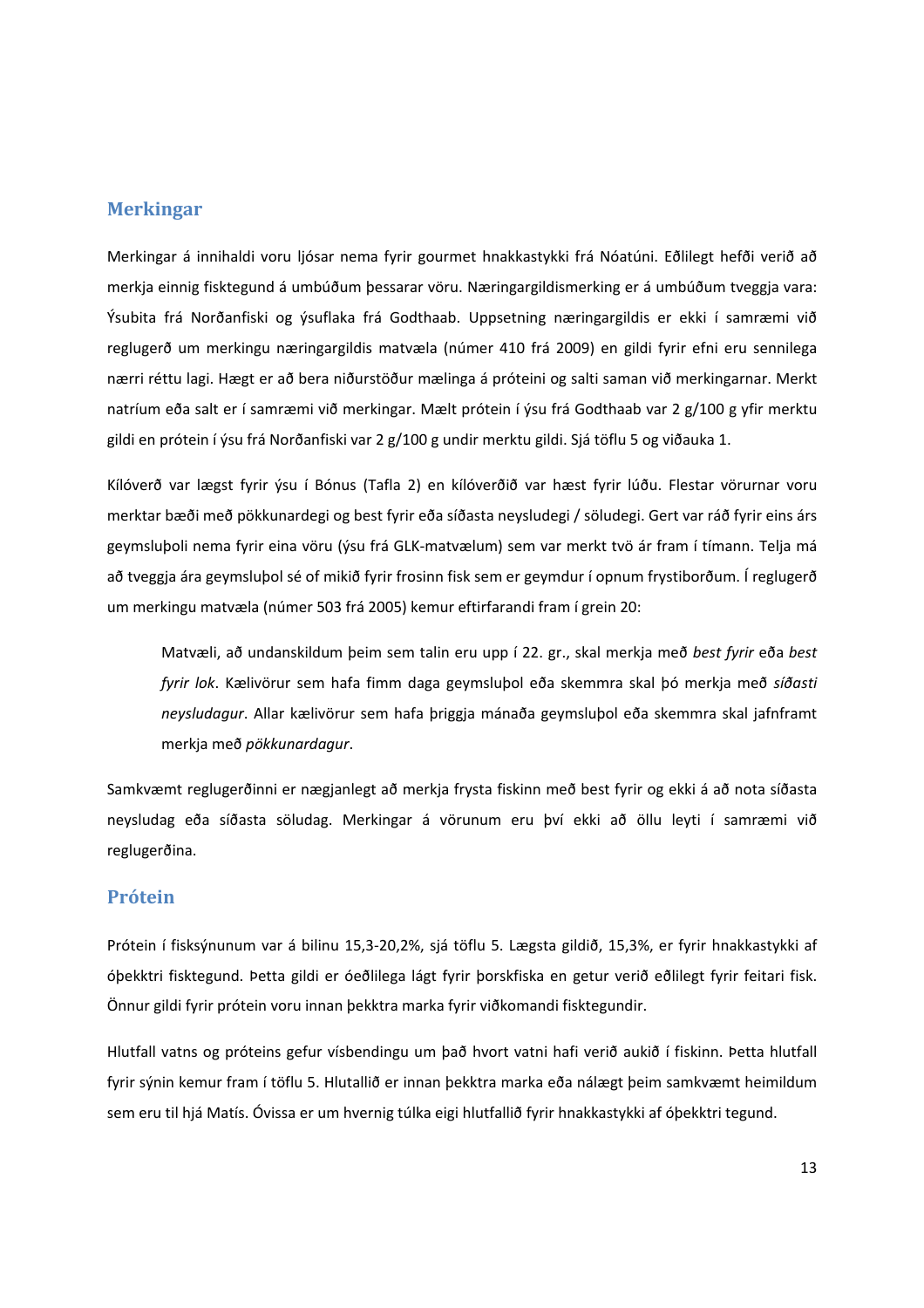#### **Notkun aukefna og salts**

Salt í sjö sýnum var á bilinu 0,1‐0,4% og má telja það náttúrulegt salt í fiskholdinu. Í tveimur sýnum var salt á bilinu 0,7‐2,0% og bendir allt til að þessi sýni hafi tekið upp salt, t.d. við kælingu í ískrapa með salti. Hnakkastykki af óþekktri tegund var með 2% salti en það er langt yfir því saltmagni sem getur talist náttúrulegt. Í raun er um léttsaltaða vöru að ræða en merkingar á umbúðum gefa það ekki til kynna.

Fosföt voru mæld með HPLC búnaði en með honum var hægt að greina einstök fosfatsambönd. Í einu sýni greindist þrífosfat en það bendir til að fosföt hafi verið notuð sem aukefni í vinnslunni. Heildarfosfat var reiknað sem fosfórpentoxíð (P2O5) og reyndist það á bilinu 1,4 – 2,8 mg/g. Í reglugerð um aukefni í matvælum (285 / 2002) er hámarksgildi fyrir fosföt í frystum fiski 5 g/kg (=5 mg/g) reiknað sem fosfórpentoxíð. Niðurstöðurnar eru vel innan þessara marka. Fosföt eru frá náttúrunnar hendi í fiski og náttúrulegt magn getur verið í samræmi við mæliniðurstöðurnar. Það er því aðeins greiningin á þrífosfati sem bendir til notkunar fosfata sem aukefna.

| Nr.            | <b>Tegund</b>                | Framleiðandi           | Prótein<br>% | <b>Hlutfall</b><br>Vatn/prótein | Salt<br>% | <b>Heildarfosfat</b><br>sem P2O5 mg/g | Fosfatsambönd sem<br>greindust |
|----------------|------------------------------|------------------------|--------------|---------------------------------|-----------|---------------------------------------|--------------------------------|
| $\mathbf{1}$   | Ýsa                          | Norðanfiskur           | 17,0         | 4,8                             | 0,4       | 1,9                                   | Ortófosfat                     |
| $\overline{2}$ | Ýsa                          | Godthaab               | 20,2         | 3,9                             | 0,2       | 2,6                                   | Ortófosfat                     |
| 3              | Ýsa                          | GLK-matvæli            | 17,2         | 4,6                             | 0,7       | 2,8                                   | Ortófosfat, prífosfat          |
| 4              | Ýsa                          | Ferskt sjávar-<br>fang | 17,8         | 4,5                             | 0,1       | 2,1                                   | Ortófosfat                     |
| 5              | Þorskur                      | Nesfiskur              | 18,3         | 4,5                             | 0,2       | 2,4                                   | Ortófosfat                     |
| 6              | <b>Porskur</b>               | <b>BN-fiskur</b>       | 19,1         | 4,2                             | 0,2       | 2,6                                   | Ortófosfat                     |
| $\overline{7}$ | Óþekkt.<br>Hnakka-<br>stykki | Nóatún                 | 15,3         | 5,3                             | 2,0       | 1,4                                   | Ortófosfat                     |
| 8              | Lúða                         | Ektafiskur             | 19,3         | 4,0                             | 0,4       | 2,5                                   | Ortófosfat                     |
| 9              | Lax                          | Eðalfiskur             | 20,0         | 3,2                             | 0,1       | 3,2                                   | Ortófosfat                     |

|  |  |  | Tafla 5. Niðurstöður mælinga á próteini, salti og fosfötum. |
|--|--|--|-------------------------------------------------------------|
|--|--|--|-------------------------------------------------------------|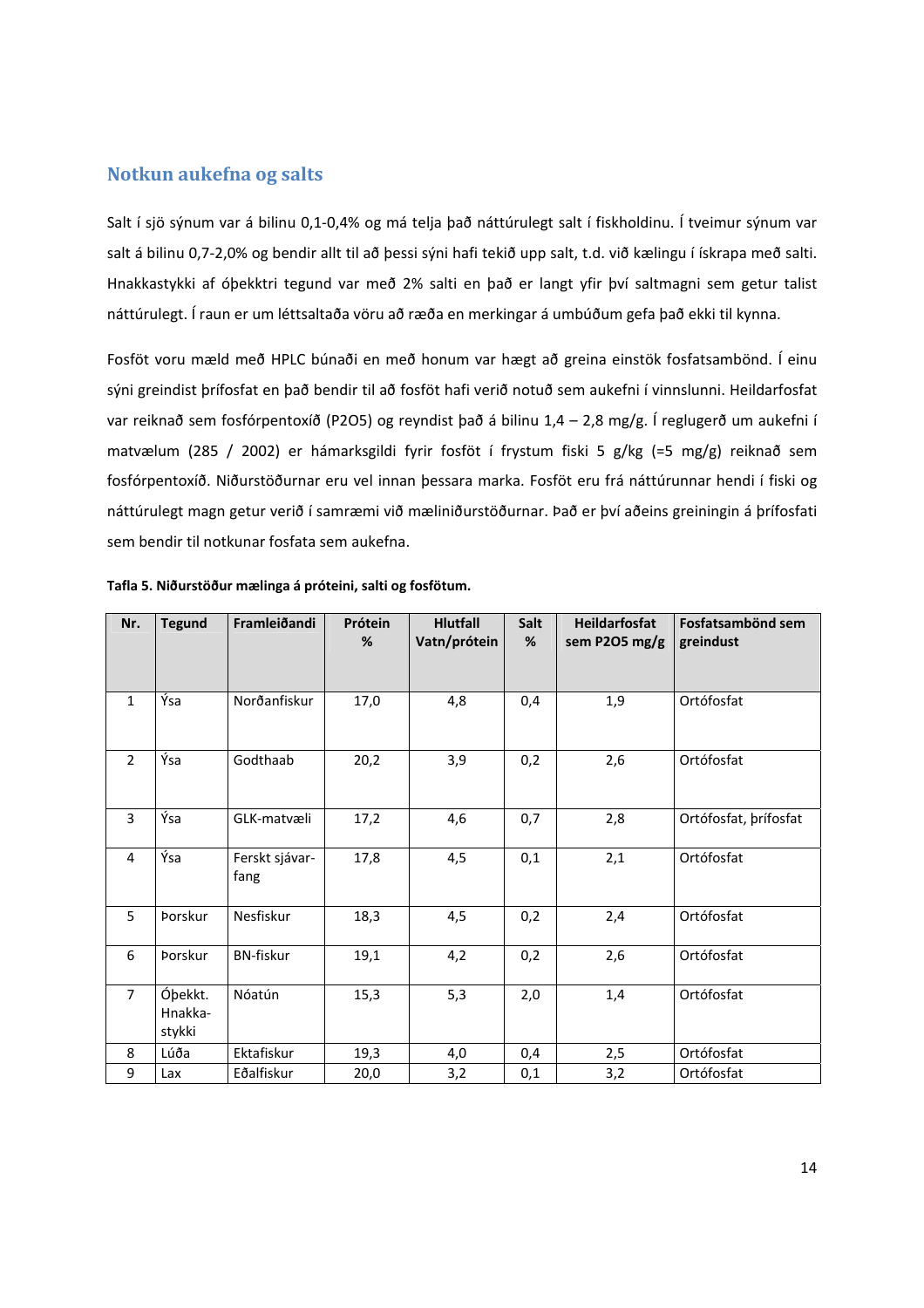#### **Samantekt**

Athugunin beindist að frystum og pökkuðum fiskflökum og fiskbitum í frystiborðum stórmarkaða á höfuðborgarsvæðinu. Sýnataka fyrir fyrri hluta verkefnisins fór fram í júlí 2011 og voru tekin sýni af níu fiskvörum. Markmiðið var að sýnatakan næði til helstu frystra fiskvara á markaði. Upplýsingar á umbúðum fiskvaranna voru skráðar og síðan voru gerðar mælingar á þyngd fisks og umbúða, íshúð, vatnstapi við uppþýðingu, vatnsinnihaldi, próteinum, salti, fosfötum og suðunýtingu. Seinni hluti verkefnisins var unninn í byrjun nóvember 2011 til að styrkja niðurstöður þyngdarákvarðana. Þyngdarákvarðanir voru gerðar á þremur til fimm pakkningum sömu fiskvöru.

Helstu niðurstöður fara hér á eftir. Niðurstöðurnar eiga eingöngu við um þau sýni sem voru til skoðunar.

#### **Þyngd fiskvara og íshúð**

Fyrir þau sýni sem voru til athugunar náði nettóþyngd fisks ekki merktri þyngd. Kaupendur eru því að borga fyrir umbúðir, íshúð og hrím í umbúðum sama kílóverð og fyrir fiskinn. Íshúð var aðeins til staðar á sumum sýnum. Íshúð var í samræmi við merkingar í tveimur sýnum en yfir merktu gildi í einu sýni.

#### **Nýting**

Nýting fisksins við suðu var á bilinu 69‐79%. Þegar íshúð og vatnstap við uppþíðingu var tekið með í reikninginn varð nýtingin 50‐79%. Þegar nýtingin er 50% endar aðeins helmingurinn af keyptri vöru á diski neytandans.

#### **Notkun aukefna og salts**

Magn fosfata í frysta fiskinum var undir hámarksgildi sem sett er í reglugerð. Í einu sýni greindist þrífosfat og er það vísbending um að fosfati hafi verið bætt í fiskinni við vinnslu í þeim tilgangi að binda vatn í fiskholdinu. Salt í sjö sýnum var á bilinu 0,1‐0,4% og má telja það náttúrulegt salt í fiskholdinu. Í tveimur sýnum var salt á bilinu 0,7‐2,0% og bendir allt til að þessi sýni hafi tekið upp salt, t.d. við kælingu í ískrapa með salti. Þegar salt nær 2% er í raun um léttsaltaða vöru að ræða.

#### **Merkingar**

Merkingar á geymsluþoli og næringargildi fyrir sumar vörurnar voru ekki settar upp eins og gert er ráð fyrir í reglugerðum.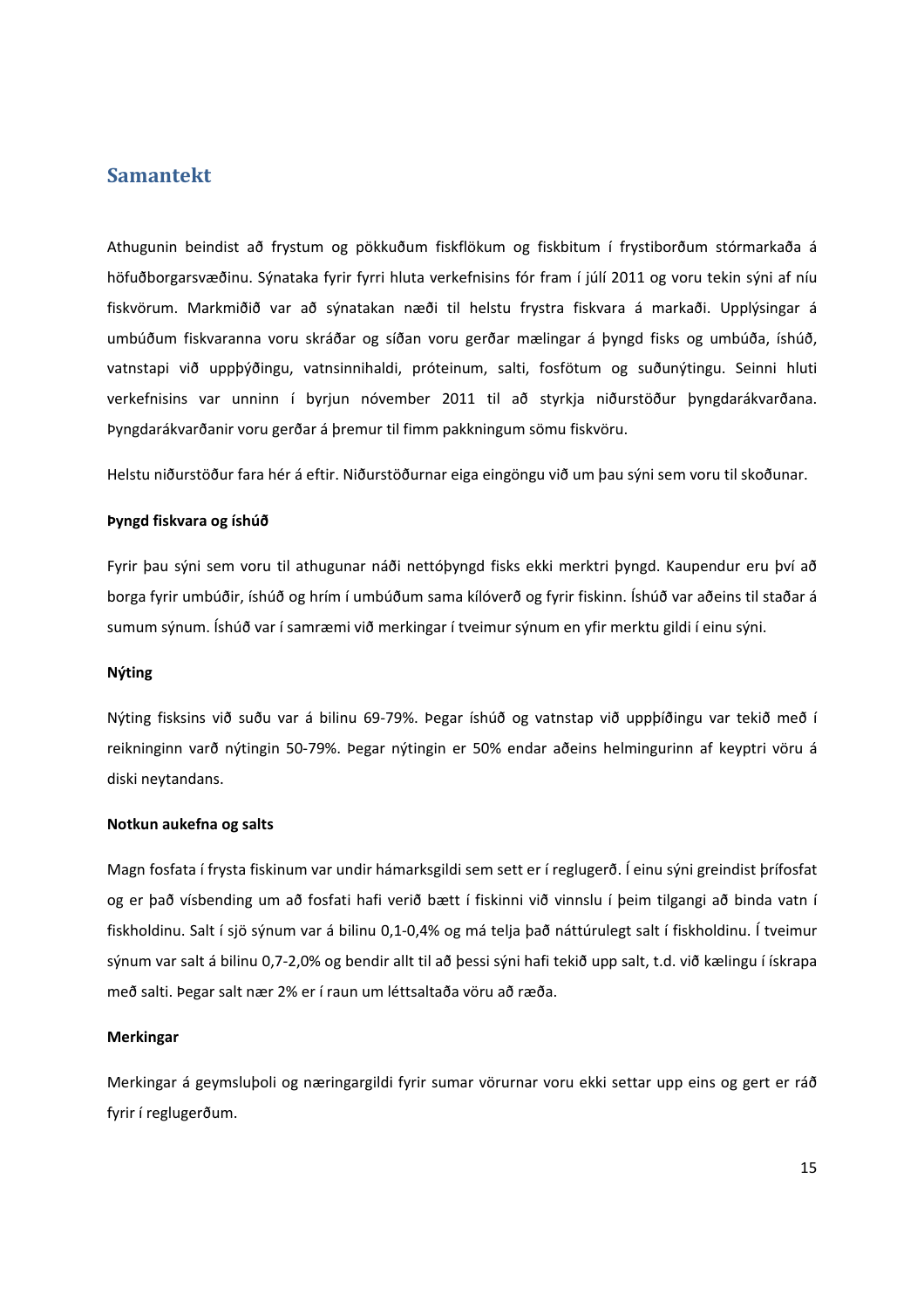## **Heimildir**

AOAC, 2000. Salt (chlorine as sodium chloride) in seafood. In K. Helrich (Ed.), Official Methods of Analysis of the Association of Official Analytical Chemists. 17th Edition. Method No. 976.18. Association of Official Analytical Chemists, Arlington, USA.

Cui, H., F. Cai, Q. Xu, 2000. Determination of tripolyphosphate in frozen cod and scallop adductor by ion chromatography. *Journal of Chromatography A*, 884, 89‐92.

CODEX, 1995. Codex general standard for quick frozen fish fillets. Codex Stan 190 – 1995.

Food and Drug Administration, 2011. Guidance for Industry 1991 Letter to Seafood Manufacturers regarding the Fraudulent Practice of Including Glaze (ice) as Part of the Weight of Frozen Seafood. Sótt 6. október 2011 á: www.fda.gov/Food/GuidanceComplianceRegulatory Information/GuidanceDocuments /Seafood/ucm123018.htm.

ISO, 1999. Determination of moisture and other volatile matter content. ISO Standard 6496. Geneva, Switzerland: The International Organization for Standardization.

ISO, 2005. Determination of nitrogen content and calculation of crude protein content. ISO Standard 5983. Geneva, Switzerland: The International Organization for Standardization.

Seafood Source, 2011. Will the cheating ever stop? Sótt 7. október 2011 á: http://www.seafood source.com/newsarticledetail.aspx?id=4294990302.

WELMEC (European Cooperation in Legal Metrology), 2006. Guidance for the verification of drained weight, drained washed weight and deglazed weight and extent of filling of rigid food containers. WELMEC 6.8, Issue 1. WELMEC Secretariat, Vín, Austurríki.

WELMEC (European Cooperation in Legal Metrology), 2008. Guidance for market control on prepackages for competent departments. WELMEC 6.7, Issue 1. WELMEC Secretariat, Vín, Austurríki.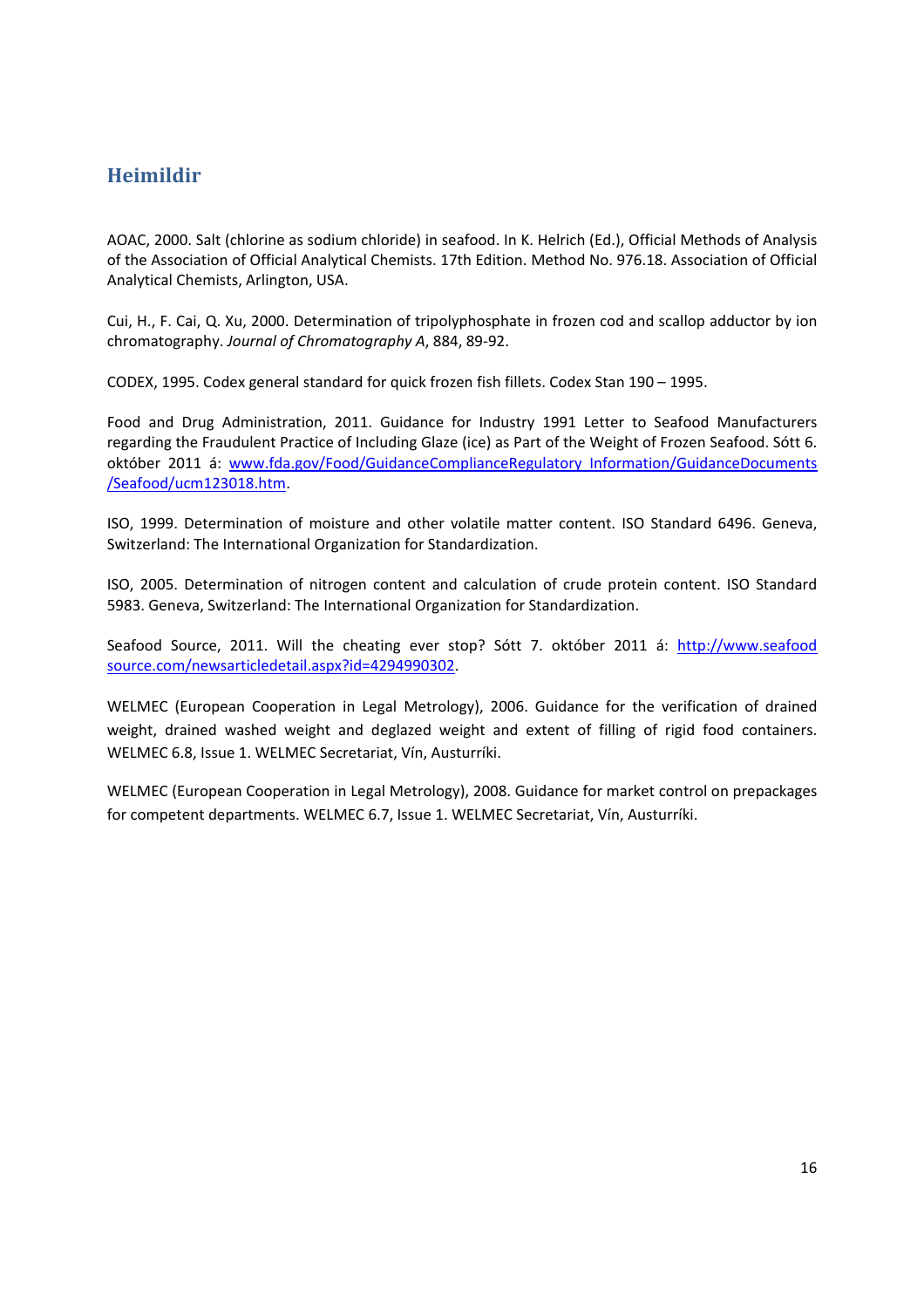# **Viðauki 1**

**Ljósmyndir af sýnum af frystum fiski úr fyrri hluta verkefnisins.** 

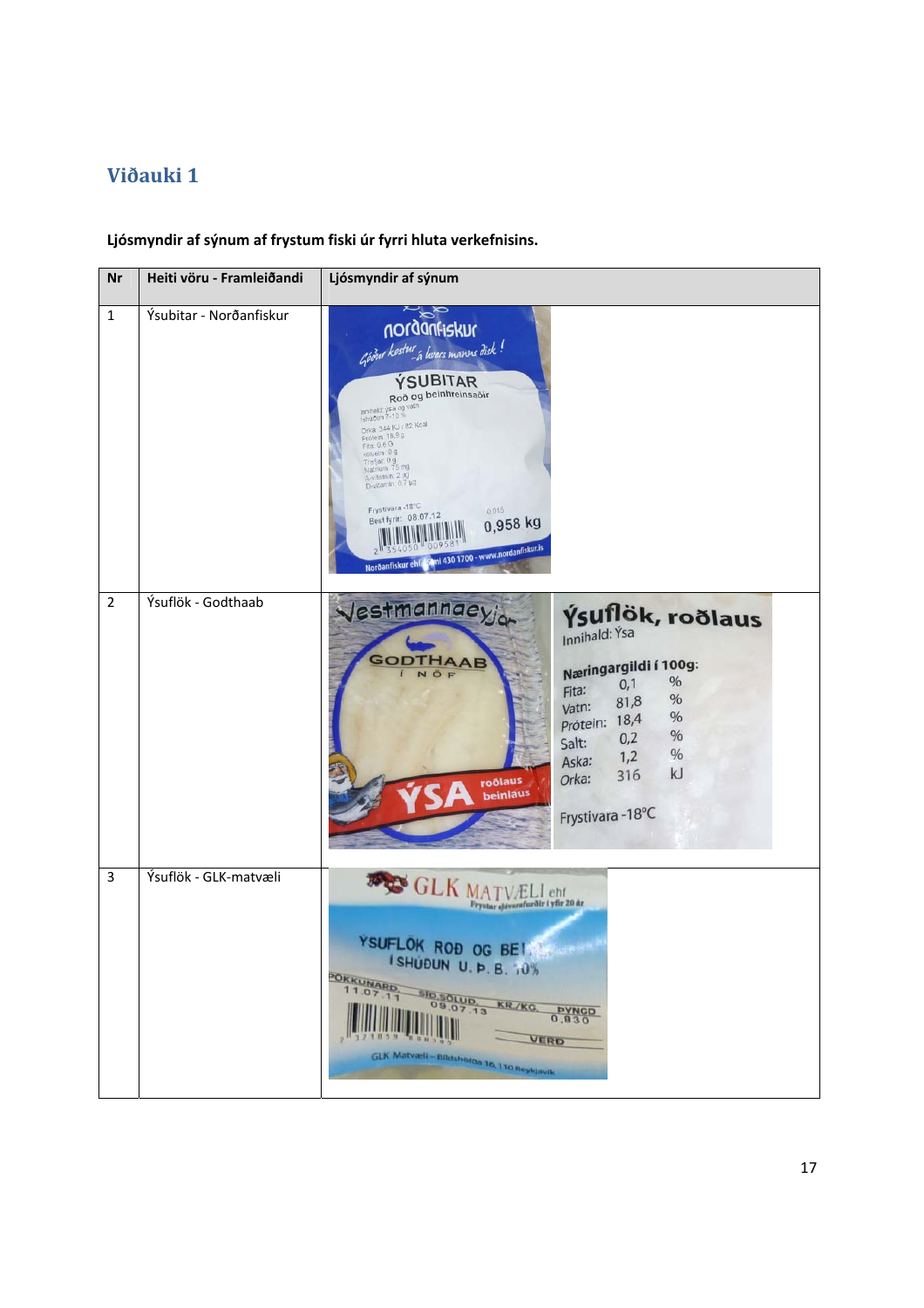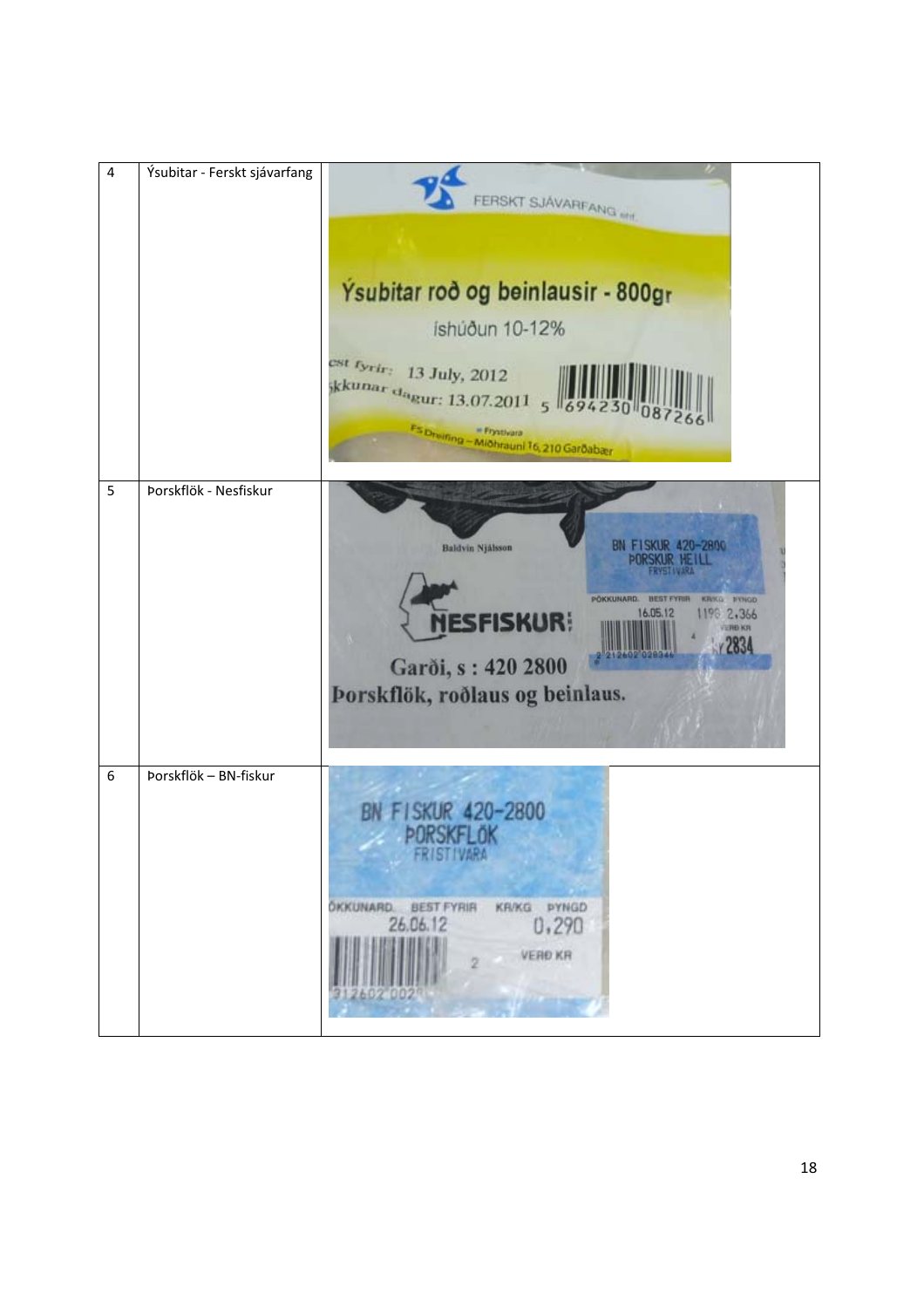| $\overline{7}$   | Hnakkastykki - Nóatún  | GD<br>SID, NEYSLUD,<br>0.944<br>OKKUNARD.<br>1598<br>30.04.11<br>28.04.11<br>VERD.<br>Nastun Grafarholti                                                                              |
|------------------|------------------------|---------------------------------------------------------------------------------------------------------------------------------------------------------------------------------------|
| $\bf 8$          | Lúðuflök - Ektafiskur  | Lúðuflök<br>ou is bo of it<br>0,800                                                                                                                                                   |
| $\boldsymbol{9}$ | Laxabitar - Eðalfiskur | Laxabitar med rodi<br>Innhald lax<br>Kielvara 0-4 C<br>POKKUNARD<br><b>BEST FYRIR</b><br>KR/KG<br><b>PYNGO</b><br>18.<br>0712<br>0,746<br>VERD<br>A-338<br>EDALFISKUR - SINI 437 1680 |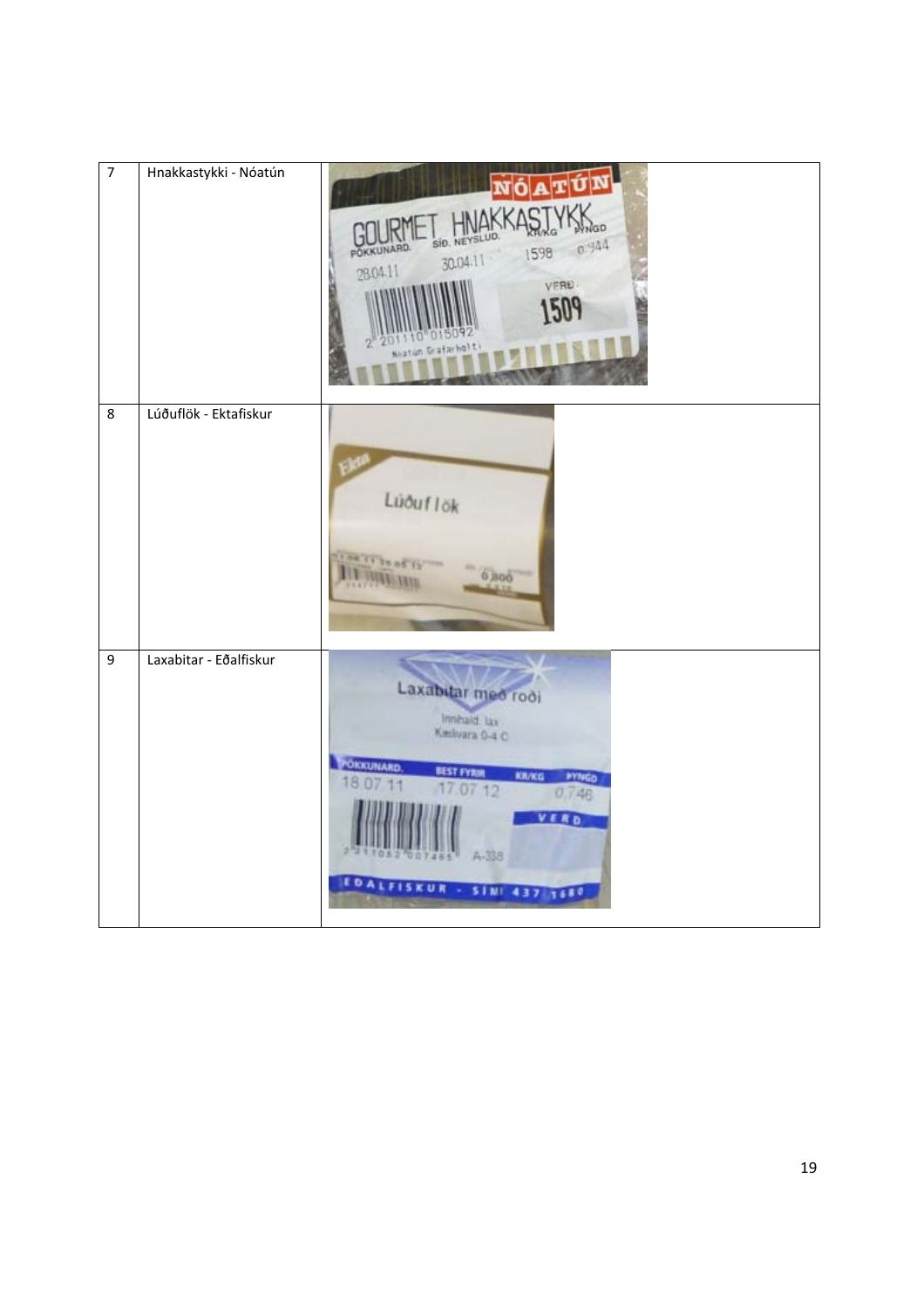# **Viðauki 2**

## **Ljósmyndir af sýnum af frystum fiski úr seinni hluta verkefnisins.**

| Nr      | Heiti vöru - Framleiðandi | Ljósmyndir af sýnum                                                                                                                                                                                  |
|---------|---------------------------|------------------------------------------------------------------------------------------------------------------------------------------------------------------------------------------------------|
| $1 - 2$ | Ýsubitar - Norðanfiskur   | ии<br>ns dick!<br>YSUBITAR<br>Roð og beinhreinsaðir<br>izútiz<br>218 344 KJ / 82 Kcs<br>15.90<br>FINAL 03.61 CA<br>Frystivara -18°C<br>Best fyrir: 27.10.12<br>0.015<br>0,872 kg<br><b>ALLINIANI</b> |
| $2 - 2$ | Ýsuflök - Godthaab        | Vestmannaey<br><b>GODTHAA</b><br>NOF<br>GODTHAAB<br><b>INOF</b><br><b>DATE: (20)</b><br>$+1285$                                                                                                      |
| $3-2$   | Ýsubitar - GLK-matvæli    | <b>SOLK MATVALLIN</b><br><b>bltar - roo og beinlausir - 800gr</b><br>Post fyrir: OS CN rawr, 2012                                                                                                    |